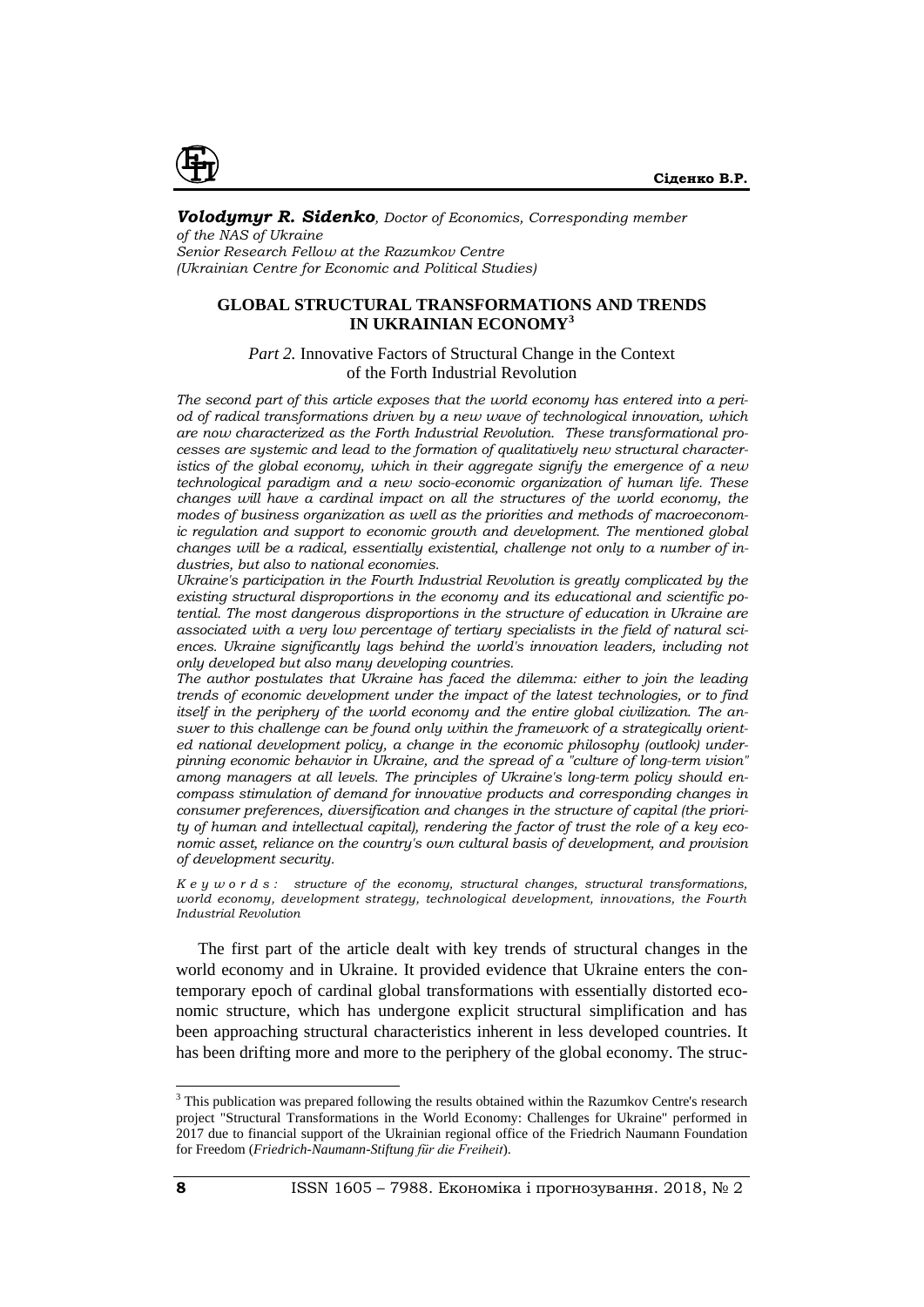

tural deformations inhibit significantly economic modernization and development, preserve economic backwardness and predetermine low international competitiveness. These systemic defects are based on sheer neglect of the role of innovations and their impact on economic development.

## *Innovative factors of contemporary structural change*

It has been generally acknowledged that the factor of innovations in economic development plays a principal role and determines cardinal shifts in the structure of economic activities and labor productivity, which have a direct impact on competitiveness.

These issues are of fateful value for Ukraine's development, as one can see from the extremely negative dynamics of labor productivity in Ukraine against the background of other countries or country groups (Figure 1).

Ukraine's outright lagging behind in terms of productivity determines inevitable degradation of the country's overall competitiveness, and it is a direct consequence of neglecting, over extended period of time, the importance of key factors of contemporary economic development, such as education, research, and innovations.



# **Figure 1. Labour productivity in Ukraine and OECD member states (PPP USD per hour worked, constant prices 2010 and PPPs)**

*Source:* OECD database – OECD.Stat [\(http://stats.oecd.org/:](http://stats.oecd.org/) Level of GDP per capita and productivity).

*Scientific research* has long become a directly acting productive force (this is actually evidenced by the consolidated concept of the knowledge economy and endogenous economic growth models), which exerts decisive impact on economic dynamics and the structure of economic transactions. Its growing importance for economic development shapes an upward, though rather moderate, trend of rising R&D expenditures (Table 1).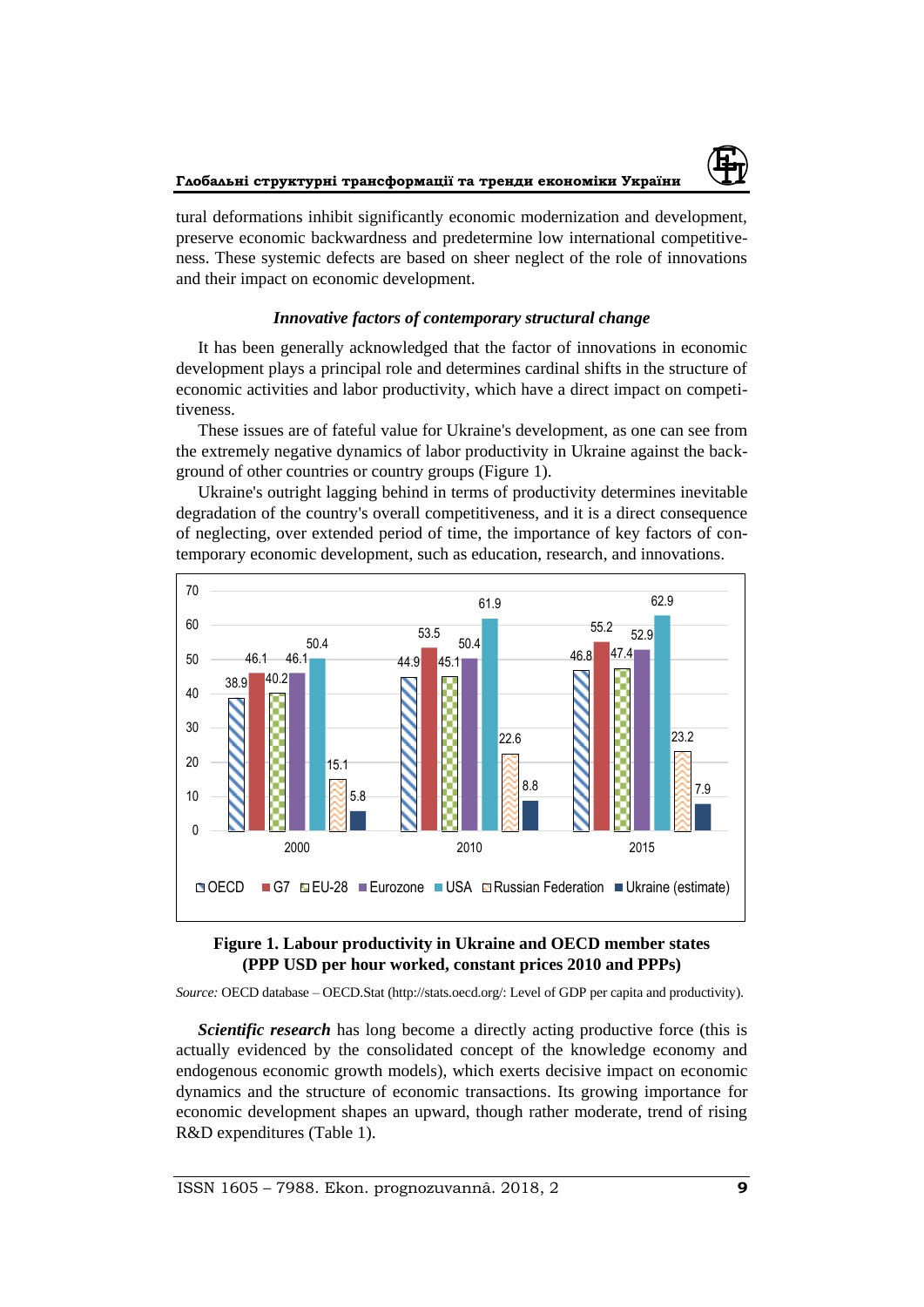

|                  |                    | Table 1. Expenditures on research and development (percent of GDP) |           |           |
|------------------|--------------------|--------------------------------------------------------------------|-----------|-----------|
| <b>Countries</b> | 2000               | 2005                                                               | 2010      | 2015      |
| Ukraine          | 0.96               | 1.17                                                               | 0.83      | 0.62      |
| India            | 0.74               | 0.81                                                               | 0.80      | 0.63      |
| South Africa     | $0.72^{x}$         | 0.86                                                               | 0.74      | $0.72**$  |
| Poland           | 0.64               | 0.57                                                               | 0.72      | 1.00      |
| Russia           | 1.05               | 1.07                                                               | 1.13      | 1.13      |
| <b>Brazil</b>    | 1.00               | 1.00                                                               | 1.16      | $1.17*$   |
| Spain            | 0.88               | 1.10                                                               | 1.35      | 1.22      |
| Malaysia         | 0.47               | $0.61^x$                                                           | 1.04      | 1.30      |
| Italy            | 1.01               | 1.05                                                               | 1.22      | 1.33      |
| Canada           | 1.87               | 1.99                                                               | 1.84      | $1.62*$   |
| United Kingdom   | 1.72               | 1.63                                                               | 1.69      | 1.70      |
| China            | 0.90               | 1.32                                                               | 1.73      | 2.07      |
| Singapore        | 1.82               | 2.16                                                               | 2.01      | $2.20*$   |
| France           | 2.08               | 2.04                                                               | 2.18      | 2.23      |
| <b>USA</b>       | 2.62               | 2.51                                                               | 2.74      | 2.79      |
| Germany          | 2.39               | 2.42                                                               | 2.71      | 2.88      |
| Finland          | 3.25               | 3.33                                                               | 3.73      | 2.90      |
| Switzerland      | 2.33               | $2.68$ <sup>xxx</sup>                                              | $\cdot$ . | $2.97***$ |
| Sweden           | 3.91 <sup>xx</sup> | 3.39                                                               | 3.22      | 3.26      |
| Japan            | 3.00               | 3.31                                                               | 3.25      | 3.28      |
| Korea, Rep.      | 2.18               | 2.63                                                               | 3.47      | 4.23      |

**Table 1. Expenditures on research and development (percent of GDP)**

Note. Countries are ranged according to their level of expenditures taken for the last year available (2011-15), from minimum to maximum.

\* 2014; \*\* 2013; \*\*\* 2012. х 2006; хх 2001; ххх 2004.

*Source:* UNESCO Institute of Statistics. URL: [http://databank.worldbank.org/data/reports.aspx?](http://databank.worldbank.org/data/reports.aspx?source=world-development-indicators) [source=world-development-indicators](http://databank.worldbank.org/data/reports.aspx?source=world-development-indicators)

In this context, special reference is to be made to the most dynamically developing group of East Asian economies, which demonstrate, at the same time, the fastest GERD growth: as compared to 2000, the share of these expenditures in GDP increased from 2.32 to 2.46 percent, and in some countries, this rise was really striking. For instance, in China the indicator increased in 2000-15 from 0.90 to 2.07 percent, and in the Republic of Korea – from 2.18 to 4.23 percent. However, many other developing countries also push up their relative GERD levels as an important condition for enhanced technological level and competitiveness.

Ukraine's picture is a contrast on this background. From 2005 on, the share of GERD in GDP has shown an overall downward trend – from 1.17 to 0.62 percent; in other words, from the already low value to the *level where it is extremely difficult to sustain the global competitiveness of Ukrainian scientific research*. Expenditures of this magnitude are not sufficient even to provide required salaries to researchers, not to mention acquisition of up-to-date scientific equipment and materials, scientific literature and information resources, or supporting researchers' mobility. These deficiencies have been causing impressive cuts in total number of researchers in R&D (per million people), as demonstrated in Table 2. This relative indicator of the number of researchers decreased in Ukraine during the last decade almost by 1/3, which contrasts with its actual rise in the world; from the beginning of the century, OECD countries have increased the relative number of researchers by 46 percent, EU member states – 54 percent, and East Asian countries – by 78 percent. As a demonstrative result, in 2005 Ukraine's overall staff of researchers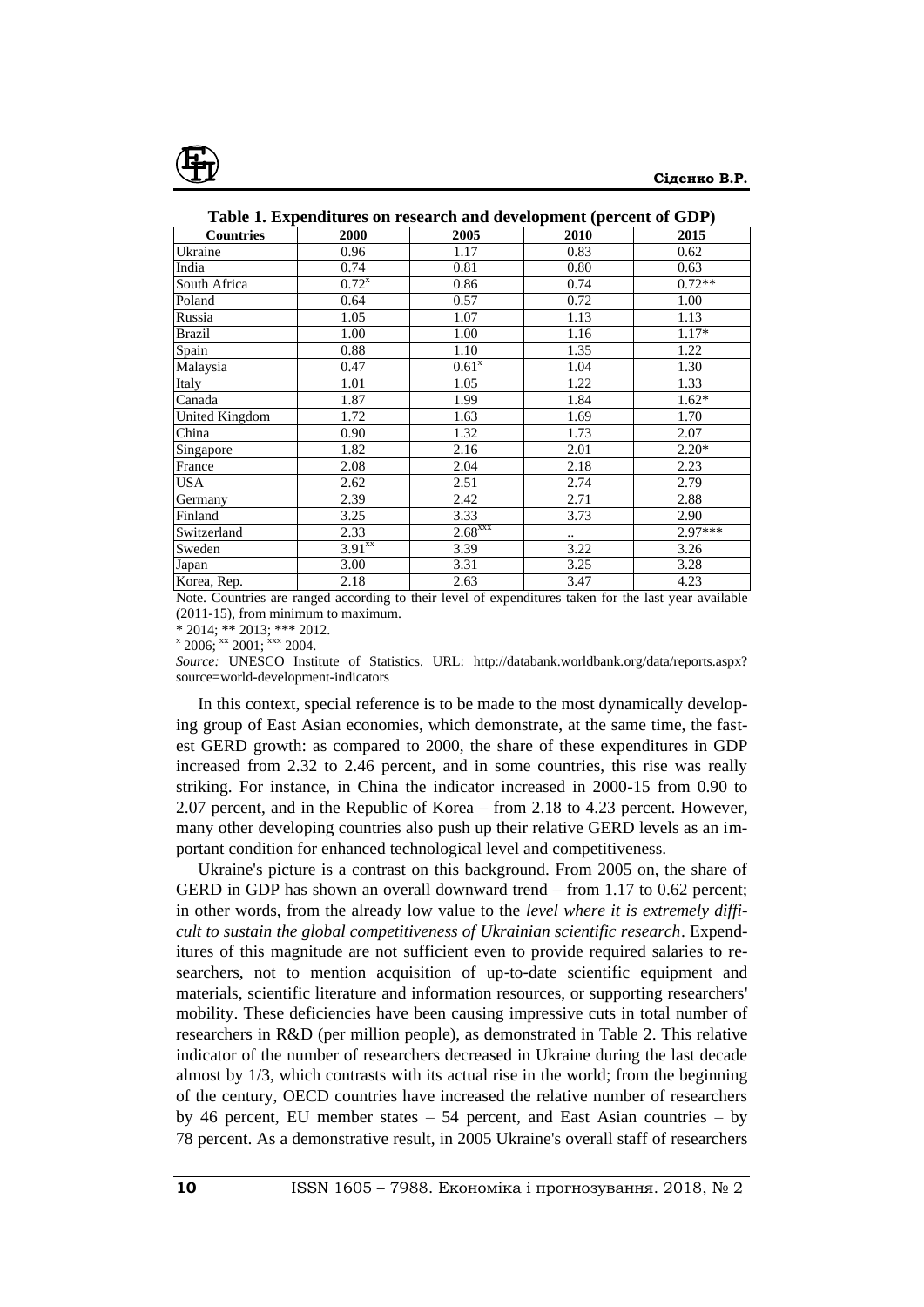

per one million people exceeded the respective East Asia average almost by 20 percent, but currently it is lower by factor of 1.66.

|                       | Æ           |                     |           |         |
|-----------------------|-------------|---------------------|-----------|---------|
| <b>Countries</b>      | 2000        | 2005                | 2010      | 2015    |
| Ukraine               | $\bullet$ . | $1479^{x}$          | 1332      | 1006    |
| India                 | 110         | 135                 | 157       | 216     |
| South Africa          | $311^{xx}$  | 358                 | 363       | 437**   |
| Poland                | 1434        | 1616                | 1672      | 2139    |
| Russia                | 3459        | 3235                | 3088      | 3131    |
| <b>Brazil</b>         | 420         | 580                 | 698       |         |
| Spain                 | 1881        | 2502                | 2889      | 2655    |
| Malaysia              | 274         | 369 <sup>x</sup>    | 1467      | 2261    |
| Italy                 | 1157        | 1406                | 1736      | 2018    |
| Canada                | 3514        | 4238                | 4649      | 4519**  |
| <b>United Kingdom</b> | 2897        | 4129                | 4091      | 4471    |
| China                 | 547         | 857                 | 903       | 1177    |
| Singapore             | 4245        | 5292                | 6307      | 6658*   |
| France                | 2897        | 3307                | 3868      | 4169*   |
| <b>USA</b>            | 3476        | 3748                | 3867      | 4232    |
| Germany               | 3149        | 3350                | 4078      | 4431    |
| Finland               | 6732        | 7545                | 7717      | 6817    |
| Switzerland           | 3643        | 3458 <sup>xxx</sup> | $\ddotsc$ | 4481*** |
| Sweden                | $5175^{xx}$ | 6091                | 5256      | 7022    |
| Japan                 | 5151        | 5360                | 5153      | 5231    |
| Korea, Rep.           | 2345        | 3777                | 5380      | 7087    |

| Table 2. Number of researchers in R&D in Ukraine and selected countries |                          |  |  |
|-------------------------------------------------------------------------|--------------------------|--|--|
|                                                                         | (per one million people) |  |  |

Note. Countries are ranged according to their level of GERD expenditures taken for the last year available (2011-15), from minimum to maximum.

\* 2014; \*\* 2013; \*\*\* 2012.

 $\frac{x}{2006}$ ;  $\frac{xx}{2001}$ ;  $\frac{xx}{2004}$ .

 $\overline{a}$ 

*Source:* UNESCO Institute of Statistics. URL: [http://databank.worldbank.org/data/reports.aspx?](http://databank.worldbank.org/data/reports.aspx?source=world-development-indicators) [source=world-development-indicators](http://databank.worldbank.org/data/reports.aspx?source=world-development-indicators)

It is highly indicative that cuts of research personnel are made in Ukraine in those scientific fields, which are widely acknowledged in the world as most important for the development of novel technologies of the future and where Ukrainian research institutions have managed to retain potential to compete globally. Thus, in 2011-16 the total numbers of researchers engaged in the institutions of the National Academy of Sciences of Ukraine decreased substantially: for biochemistry, physiology and molecular biology – by 512 researchers (22.4 percent of their total), general biology – 963 (30.0%), physics and astronomy – 1189.5 (16.0%), physical and technical problems of materials science  $-1213$  (21.1%), physical and technical problems of power engineering  $-438$  (17.9%), informatics  $-417$  (24.2%), and mathematics  $-138 (22.3%)^4$ . Here one can ask a logical question: *How is a country with intellectual potential thus exhausted in crucially important research fields going to fit in the world economy of the 21stcentury?*

Global scientific and technological shifts combined with changes in the structure of human needs shape parameters and rates of *structural change in education* 

ISSN 1605 – 7988. Ekon. prognozuvannâ. 2018, 2 **11**

<sup>4</sup> Author's calculations based on the National Academy of Sciences of Ukraine (2013-2017).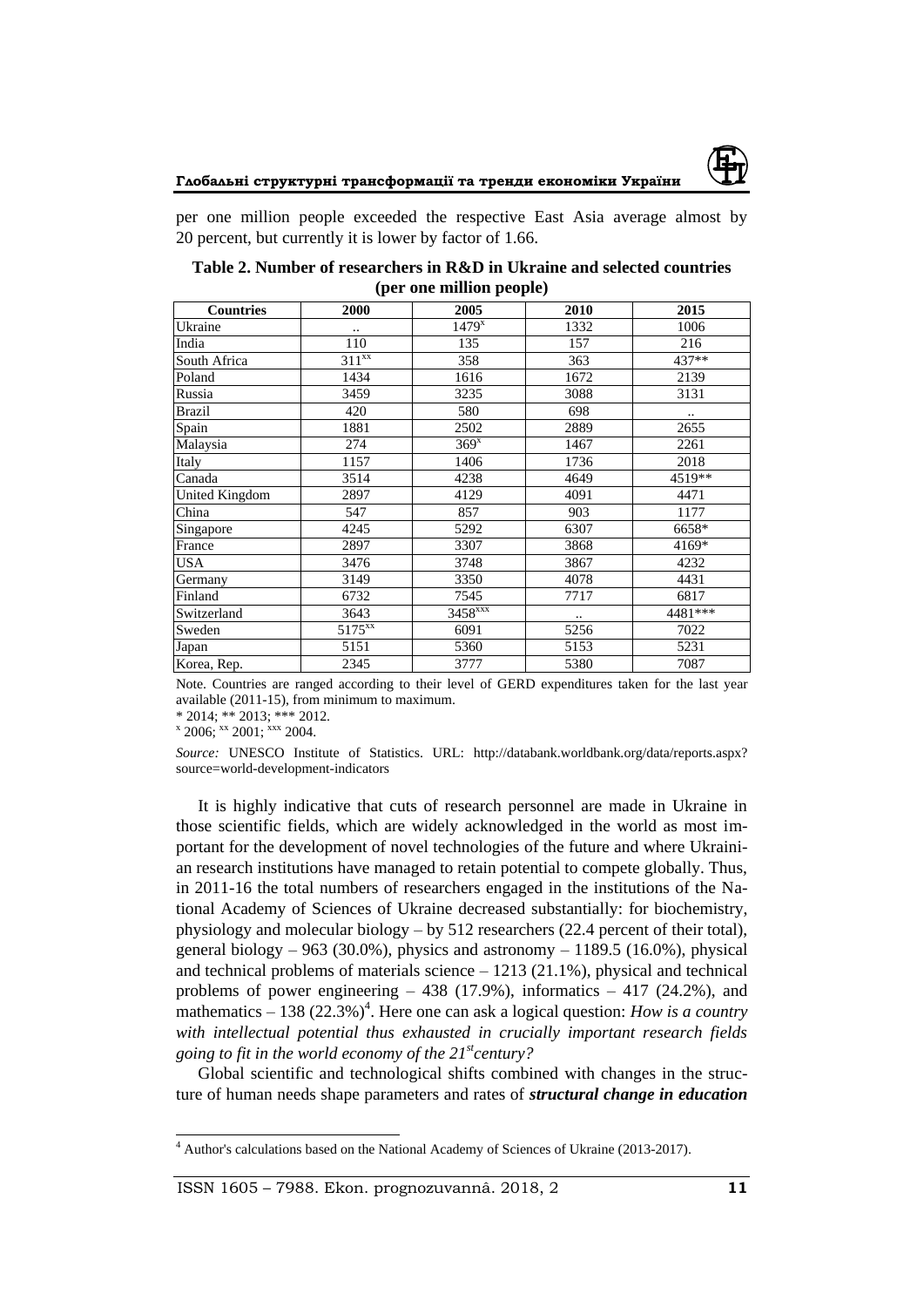

and personnel training. International statistics data (Table 3)<sup>5</sup> indicate that technologically advanced nations have demonstrated in the last 15 years distinct shifts in the structure of tertiary education graduates.

First, the importance of *natural sciences, mathematics, statistics and informatics* has been distinctly growing. In fact, it is the field of natural science where we register the birth of highly important breakthrough technologies of the future, including those based on knowledge about functioning of matter at the atomic level (nanotechnologies), laws of self-organization and functioning of living matter and opportunities of their replication in human activities (biotechnologies), automated and self-managed functioning of various processes (robotics).Without in-depth research in the fields of physics, chemistry and biology it is impossible to find adequate ecological solutions to safeguard effective co-evolution of man and nature. At the same time, the rapid sophistication in most natural and social processes, the growing uncertainties in the development of multiple natural and social systems and the non-linear character of their dynamics all increase significantly the value of mathematics and statistics. Therefore, it is no accident that the majority of advanced nations (especially United Kingdom, Switzerland, and Malaysia) demonstrate an explicit upward trend with regard to the share of tertiary education graduates specialized in natural sciences, mathematics and statistics.

Against this background, Ukraine is a sheer dissonance: the share of tertiary education graduates specialized in natural sciences, mathematics and statistics in the country, which even in the past used to be quite modest, decreased in 2000-15 from 3.8 to 2.5 percent. Needless to say, this can not but affect negatively the prospects of the national high-tech development in future.

Second, in the wake of the informational economy boom experienced in 1990s we can witness predominantly a certain *deceleration in the training of specialists within information and communication technologies (ICT) programmes*. Thus, in United Kingdom their share in the total of graduates decreased in 2000-15 from 4.8 to 3.6 percent, Sweden – from 5.0 to 3.4%, Switzerland – from 6.3 to 2.4%, USA – from 3.3 to 3.1% (2014), Republic of Korea – from 3.5 to 2.7%, and in Malaysia (2005-  $15$  – from 15.9 to 4.0%<sup>6</sup>. Probably, there is a certain oversaturation of highly skilled labor markets with this category of specialists following their "over-production" during previous periods. It can also be explained by an intent of the leading countries to retain the really strategic advantages in the field of informatics and ICT development, while trying to outsource relatively less sophisticated and standard operations to less developed nations with a sufficient supply of relevant specialists.

In this context, Ukraine is a counter-party to most leading countries, and finds itself right in the cohort of the executors of outsourcing orders. This fostered an increase in the share of specialists in ICT programmes from 0.5 percent in 2000 to 2.6 percent in 2015.

<sup>5</sup> Unfortunately, the available statistical data on these issues is limited and does not provide opportunity to analyse over prolonged periods data referring to some highly significant countries, in particular for Germany and China.

<sup>6</sup> Exclusions from this trend are represented, for instance, by Finland (an increase in the share of relevant specialists in 2000-15 from 3.6 to 6.7%) and France (from 2.8 to 3.1%).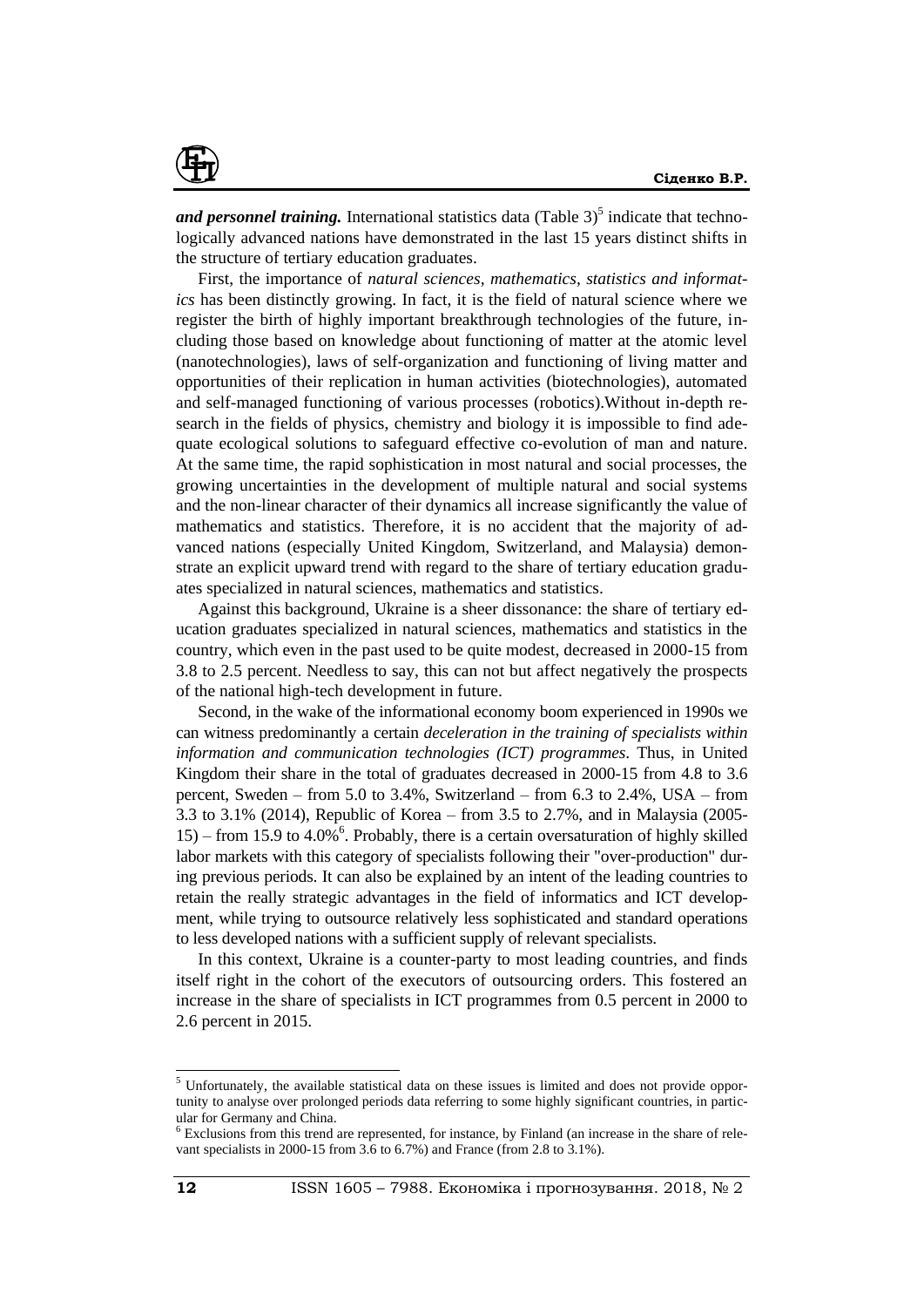|                   |                                          |                                    |                                  |                                                                                                          |                                 | Table 3. Shifts in the structure of tertiary graduates in Ukraine and selected countries with high level of innovation activity                                                           |                              |                                     |                                |
|-------------------|------------------------------------------|------------------------------------|----------------------------------|----------------------------------------------------------------------------------------------------------|---------------------------------|-------------------------------------------------------------------------------------------------------------------------------------------------------------------------------------------|------------------------------|-------------------------------------|--------------------------------|
|                   |                                          |                                    |                                  |                                                                                                          | in $2000-2015$ (percent)        |                                                                                                                                                                                           |                              |                                     |                                |
|                   |                                          |                                    |                                  |                                                                                                          | Percentage of graduates by      | specialty                                                                                                                                                                                 |                              |                                     |                                |
|                   | Humanities<br>Arts and                   | Social Sciences,<br>Journalism and | administration<br>Business.      | Sciences.<br>Natural                                                                                     | Communication<br>nformation and | Manufacturing and<br>Engineering,                                                                                                                                                         | Agriculture<br>Forestry,     | Health and<br>Welfare               | programmes<br>Services         |
| Countries         | programmes                               | Information                        | and law                          | Mathematics and                                                                                          | Technologies                    | Construction                                                                                                                                                                              | Fisheries and                | programmes                          |                                |
|                   |                                          | programmes                         | programmes                       | programmes<br>Statistics                                                                                 | programmes                      | programmes                                                                                                                                                                                | programmes<br>Veterinary     |                                     |                                |
| Ukraine           | $6.8 - 4.7 - 5.0$<br>7.9                 | L,<br>$1.3 - 4.6 - 9.0 - 5$        | $32.1 - 37.4 - 35.3$<br>32.0     | $3.8 - 2.0 - 3.0 - 2.5$                                                                                  | $0.5 - 1.2 - 2.0 - 2.6$         | $29.4 - 21.8 - 21.4$<br>21.6                                                                                                                                                              | Q<br>$5.3 - 5.3 - 4.1 - 2.$  | $8.2 - 7.6 - 5.4$                   | $3.5 - 4.4 - 4.6$<br>$\approx$ |
| Kingdom<br>United | $13.9 - 15.4$<br>$15.7 - 15.5$           | $9.7 - 11.4 - 11.1$<br>1.8         | $17.8 - 19.3 - 19.8$<br>22.0     | $10.3 - 8.2 - 8.7$<br>13.4                                                                               | $4.8 - 5.9 - 4.1 - 3.6$         | $9.8 - 8.1 - 9.7 - 9.2$                                                                                                                                                                   | $1.2 - 0.9 - 0.9 - 1.0$      | $12.7 - 18.3$<br>16.8-13.3          | $1.2 - 0.6 - 1.3$<br>1.5       |
| Finland           | $1.6 - 12.7$<br>$13.4 - 12.9$            | S<br>$5.4 - 5.6 - 7.0 - 7$         | 17.4-17.3-16.1-<br>$\frac{8}{3}$ | $4.0 - 4.1 - 4.4 - 4.9$                                                                                  | $3.6 - 4.7 - 3.3 - 6.7$         | $20.7 - 21.6 - 24.5$                                                                                                                                                                      | S<br>$2.7 - 2.3 - 22.2 - 2.$ | 22.5-19.0-<br>18.4-19.5             | $5.4 - 5.7 - 4.7 -$            |
| France            | $14.2 - 11.7$<br>$10.2 - 9.2$            | ڢ<br>$9.4 - 8.6 - 7.6 - 7$         | 28.0-33.0-35.0-<br>33.8          | $.2.4 - 7.5 - 6.4 - 7.4$                                                                                 | $2.8 - 4.1 - 3.9 - 3.1$         | 15.3-16.1-16.8<br>$\frac{8}{4}$                                                                                                                                                           | $0.6 - 1.1 - 1.4 - 1.6$      | $7.7 - 13.1 - 14.8$<br>15.8         | $3.3 - 3.0 - 2.7 -$            |
| Italy             | 14.9-14.7-<br>$15.5 - 15.8$              | 3-<br>$9.3 - 14.2 - 13.$<br>13.2   | $27.4 - 21.0 - 18.4$<br>18.9     | $6.9 - 5.8 - 6.1 - 6.6$                                                                                  | $0.8 - 1.1 - 1.1 - 0.9$         | $15.6 - 15.3 - 15.0$<br>16.3                                                                                                                                                              | $1.9 - 1.8 - 1.9 - 2.$       | $15.2 - 16.2$<br>$17.6 - 14.$       | $0.3 - 1.7 - 4.7 -$            |
| Spain             | $8.8 - 9.0 - 8.8$<br>8.8                 | Q<br>$7.6 - 6.7 - 6.9 - 7$         | 27.4-22.2-20.1-<br>19.2          | $5.9 - 4.0 - 3.9 - 5.1$                                                                                  | $4.3 - 6.4 - 4.9 - 4.0$         | $15.2 - 17.4 - 17.5$<br>$\frac{4}{3}$                                                                                                                                                     | $2.5 - 2.1 - 1.7 - 1.1$      | $11.7 - 14.1 -$<br>$15.5 - 14.5$    | $4.5 - 6.6 - 7.0$              |
| Sweden            | $5.8 - 5.9 - 6.4 -$<br>$\overline{6.0}$  | $7.2 - 9.6 - 9.7 - 12.3$           | 13.6-14.7-14.1-<br>16.3          | $4.8 - 4.2 - 4.8 - 4.3$                                                                                  | $5.0 - 3.8 - 2.9 - 3.4$         | $21.3 - 18.1 - 18.0$<br><u>ss</u>                                                                                                                                                         | $1.7 - 1.0 - 1.1 - 1.0$      | $21.3 - 24.3$<br>25.0-22.8          | $2.0 - 1.7 - 2.9$<br>2.5       |
| Switzerland       | $7.1 - 6.6 - 8.1$<br>8.2                 | Q<br>$3.1 - 4.9 - 5.9 - 7$         | $32.3 - 35.4 - 31.2$<br>28.3     | 4.1-4.6-4.7-6.6                                                                                          | $6.3 - 4.7 - 2.8 - 2.4$         | $14.8 - 14.6 - 13.2$<br>15.4                                                                                                                                                              | $1.4 - 3.1 - 1.9 - 1.4$      | $1.9 - 9.8 - 15.5$<br>$\frac{4}{1}$ | $6.5 - 7.4 - 5.7$<br>5.8       |
| USA               | $12.0 - 13.2 -$<br>$12.5 - 20.9$         | ή.<br>$14.6 - 14.0 - 13.$<br>12.3  | $26.2 - 24.5 - 24.5$<br>19.8     | $.5 - 5.1 - 5.4 - 5.6$                                                                                   | $3.3 - 4.3 - 3.1 - 3.1$         | $9.0 - 7.8 - 7.4 - 7.0$                                                                                                                                                                   | $2.2 - 1.1 - 1.0 - 0.9$      | 5.7-16.2<br>$12.6 - 12.8$           | $2.7 - 5.8 - 6.6$<br>6.7       |
| Korea, Rep.       | 17.7-18.5-<br>$17.6 - 17.6$              | 9.1<br>$3.0 - 4.4 - 4.6 - 4$       | $18.2 - 15.3 - 16.5$<br>17.0     | $4.2 - 4.0 - 4.3 - 4.3$                                                                                  | $3.5 - 3.4 - 3.1 - 2.7$         | $32.7 - 30.1 - 24.3$<br>24.4                                                                                                                                                              | $2.2 - 1.4 - 1.2 - 1.2$      | $7.8 - 10.4 - 14.3$<br>14.6         | $3.5 - 5.1 - 6.1 -$<br>63      |
| Malaysia          | $1.4 - 6.0 - 6.2$                        | $\sigma$<br>$-.3.1 - 5.5 - 9$      | $-.20.3 - 25.0 - 19.9$           | $-.3.74.4-6.5$                                                                                           | $-15.9 - 6.3 - 4.0$             | $-24.2 - 26.1 - 26.7$                                                                                                                                                                     | $-3.0 - 0.7 - 1.7$           | $-4.3 - 10.4 - 3.8$                 | $-2.0 - 3.2 - 3.9$             |
|                   | to 2015, unless otherwise denoted below. |                                    |                                  |                                                                                                          |                                 | Notes. Presented data do not include unspecified programmes. The first indicator in each column refers to 2000, the second one - to 2005, the third one - to 2010, and the forth one      |                              |                                     |                                |
|                   |                                          |                                    |                                  |                                                                                                          |                                 | Data for 2000: Ukraine – the average for 1999 and 2001; United Kingdom (in regard to services programmes) – 2001; data for 2005: Finland – 2004, France and Malaysia- average for 2004    |                              |                                     |                                |
|                   |                                          |                                    |                                  | services programmes) - 2014, Sweden (for all programmes) - 2013. For USA, instead of 2015, data for 2014 |                                 | and 2006; data for 2010; France - 2009, Italy - 2011, Republic of Korea - average for 2009 and 2011; data for 2015: Italy and Republic of Korea (for all programmes), United Kingdom (for |                              |                                     |                                |

**Глобальні структурні трансформації та тренди економіки України**



services programmes) – 2014, Sweden (for all programmes) – 2013.For USA, instead of 2015, data for 2014. *Source:* Author's compilation based on: UNESCO Institute of Statistics database. URL: http://data.uis.unesco.org

Source: Author's compilation based on: UNESCO Institute of Statistics database. URL: http://data.uis.unesco.org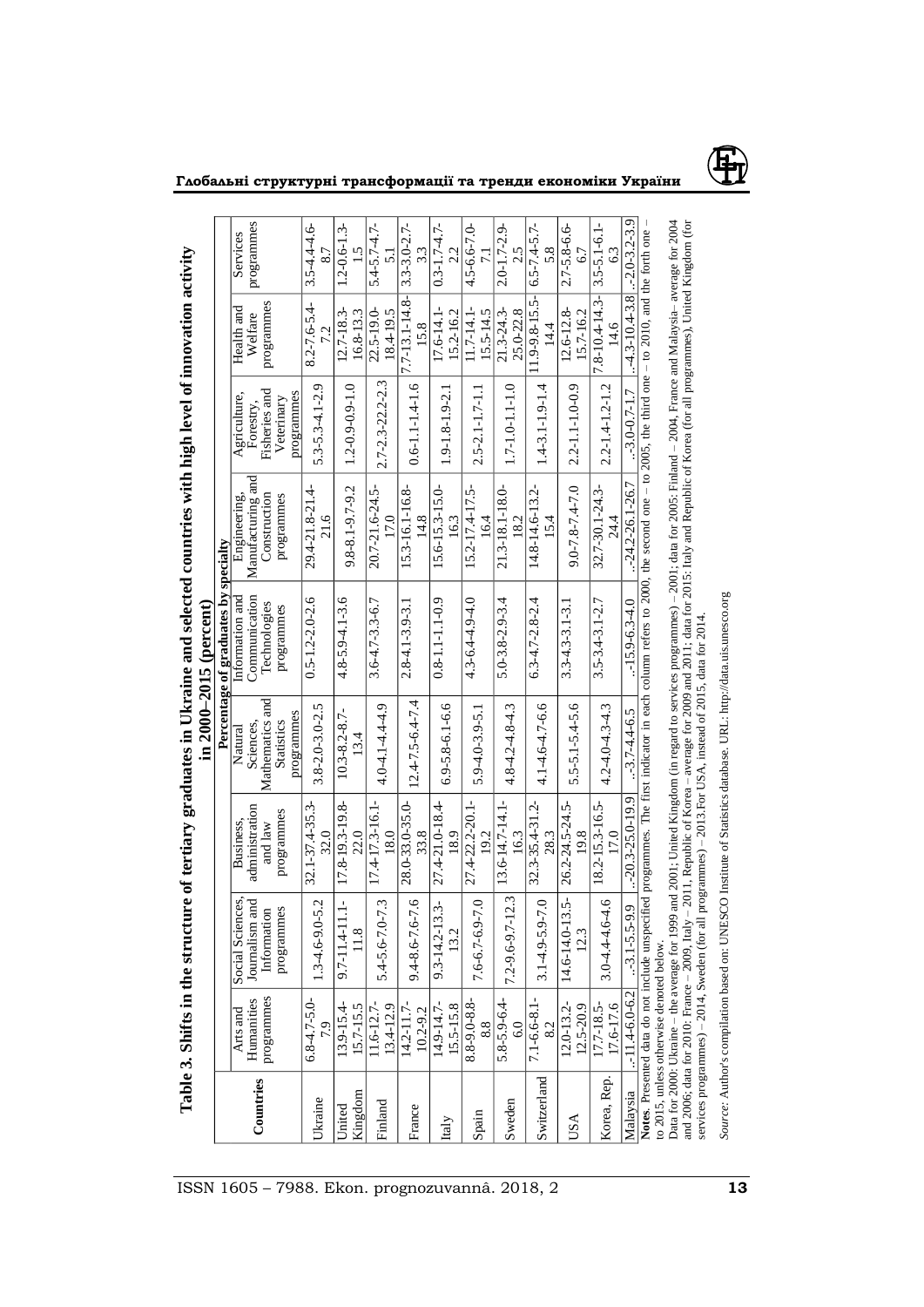

Third, many countries in 2000-2015 followed the trend showing the growing share of specialists prepared within health and welfare tertiary education programmes: in the USA – from  $12.6\%$  to  $16.2\%$  (2014), United Kingdom – from 12.7% to 13.3%, Switzerland – from 11.9% to 14.4%, France – from 7.7% to 15.8%, Spain – from 11.7% to 14.5%, Sweden – from 21.3% to 22.8%, and the Republic of Korea – from 7.8% to 14.6%.

Ukraine again falls out of this context. From 2000 to 2015, the percentage of health care and welfare programmes in it shrank from 8.2% to 7.2%, while in 2010 it was as low as 5.4%. Compared with leading innovation-active countries, Ukraine's indicator is on average twice lower and demonstrates explicit understatement of human health and welfare issues in the country.

Fourth, *Ukraine is marked by a hypertrophied release of specialists in business, administration and law programmes*: their percentage in 2015 made 33.0, while in the preceding years even peaked at 37.4%. Amid the countries included in Table 3, only France has a similar indicator (33.8%). In many countries, the mentioned indicator is below 20% and has recently demonstrated a downward trend (USA – from 26.2% to 19.8% (2014), Spain and Italy – from 27.4% to 19.2% and 18.9%, respectively, Republic of Korea – from 18.2% to 17.0%; even Switzerland, which is famous for its business schools preparing managers for various countries, decreased the share from 32.3% to 28.3%).

Thus, *the currently registered structure of tertiary graduates in Ukraine appears in an essentially distorted shape and cannot support efficient development in a number of priority directions.*

*The level of innovation activity of firms* serves as a crucially important indicator of structural change. By this indicator (Table 4), Ukraine is cardinally inferior to advanced countries, which have become technological leaders. Though it may look as a paradox, we can register this lack of innovation activity even in the sectors that are usually attributed to the sphere of Ukraine's competitive (comparative) advantage in the world market.

The highest level of innovation activity in Ukraine is registered in transport machine building (27.7 percent for motor vehicles and 31.3 percent for other transport equipment) as well as for pharmaceuticals, medical chemical and botanical products – 29.0 percent. Nonetheless, the lagging behind leaders in these sectors may appear even more pronounced than in other areas.

However, even of greater importance is the issue of the *quality of innovations*. In modern conditions, a decisive role will definitely belong to fundamental innovative solutions that fundamentally change the technology of production and market activity and lead to the emergence of fundamentally new products and services.

To a certain extent, the quality of innovation can be evidenced by the amount of patenting in a number of priority areas representing technologies of the future (Table 5). These data provide grounds for very serious reflection.

First of all, we can see that the absolute majority of patents issued over the globe concentrate in the USA, the European Union (with Germany as its technological leader) and Japan (these three centers making the so-called *Triadic Patent families*). Recently, China and the Republic of Korea have also joined them due to their extraordinary high growth rates of patenting in priority R&D areas.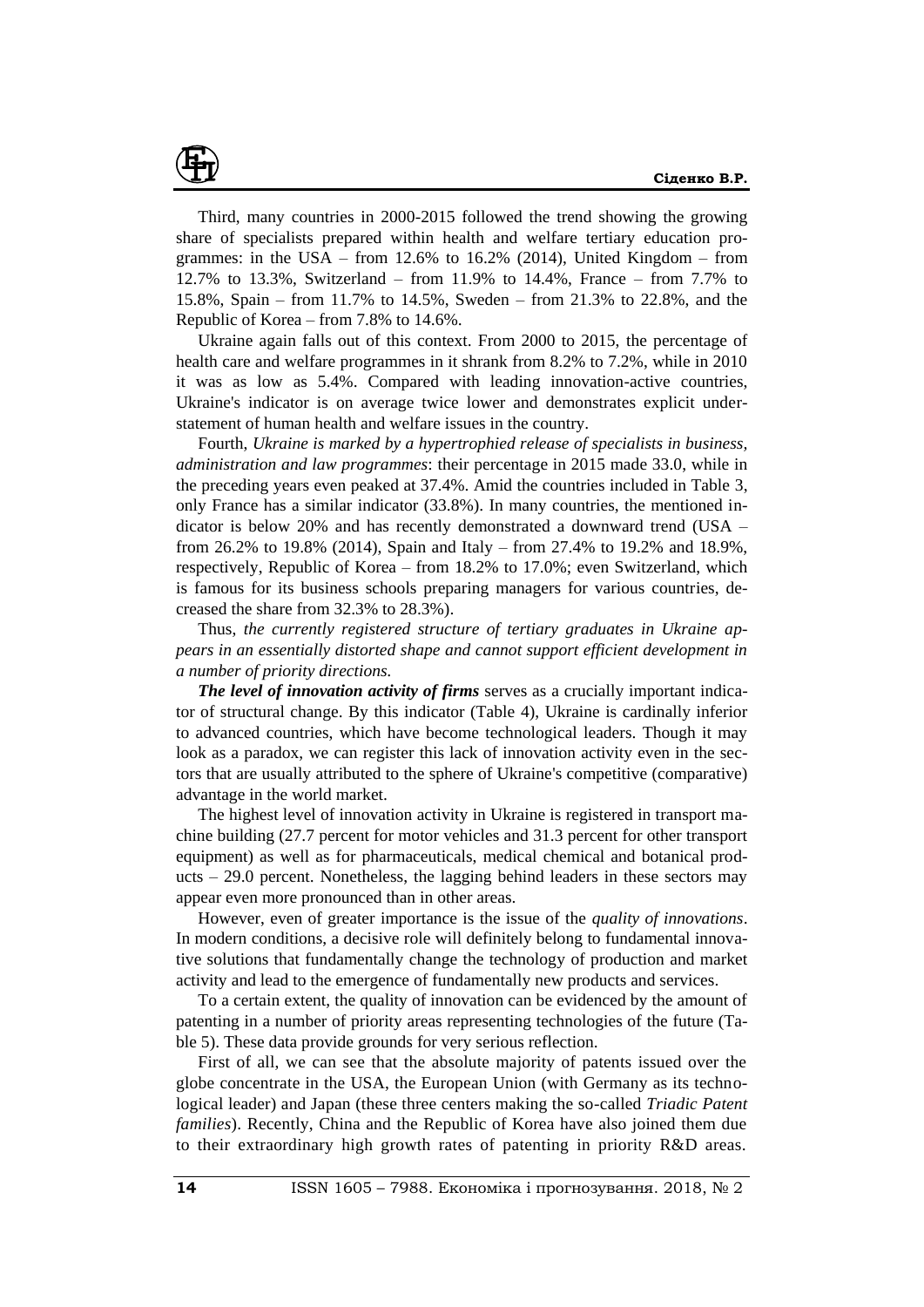|                                                 |                   |                   |                  | Table 4. Percentage of innovation-active firms by manufacturing industry in Ukraine and selected countries, 2014 |                 |                                                               |                         |                         |                  |                       |                    |                    |
|-------------------------------------------------|-------------------|-------------------|------------------|------------------------------------------------------------------------------------------------------------------|-----------------|---------------------------------------------------------------|-------------------------|-------------------------|------------------|-----------------------|--------------------|--------------------|
|                                                 |                   |                   |                  |                                                                                                                  |                 | Percentage of innovation-active firms in different industries |                         |                         |                  |                       |                    |                    |
|                                                 | products<br>Food  | Beverages         | Chemicals<br>and | Pharmaceuticals,<br>medical chemical                                                                             | metals<br>Basic | metal products.<br>Fabricated                                 | Computer,<br>electronic | equipment<br>Electrical | Machinery<br>and | vehicles,<br>Motor    | transport<br>Other | facturing<br>Manu- |
| Countries                                       |                   |                   | chemical         | and botanical                                                                                                    |                 | except                                                        | and optical             |                         | equipment        | trailers              | equipment          | total              |
|                                                 |                   |                   | products         | products                                                                                                         |                 | machinery and<br>equipment                                    | products                |                         | n.e.c.           | and semi-<br>trailers |                    |                    |
| <b>Jkraine</b>                                  | $\overline{15}$ . | 23.4              | 21.5             | 29.0                                                                                                             | 18.9            | 11.0                                                          | 23.8                    | 23.3                    | 22.6             | 27.7                  | 31.3               | 14.7               |
| Austria                                         | 32.1              | 52.0              | 81.4             |                                                                                                                  | 68.9            | 47.0                                                          | 100.0                   | 67.2                    | 78.5             | 59.7                  | 100.0              | 53.3               |
| Belgium                                         | 59.4              | 59.7 <sup>x</sup> | <b>73.1</b>      | 67.1*                                                                                                            | 62.8            | 51.0                                                          | 82.5*                   | 59.5                    | 64.2             | 59.7                  | 57.7*              | 60.3               |
| United                                          | 48.5              | $33.9*$           | 82.8             | 79.3*                                                                                                            | 50.7            | 39.0                                                          | 65.1                    | 55.7                    | 56.4             | 51.0                  | 68.8               | 46.5               |
| Kingdom                                         |                   |                   |                  |                                                                                                                  |                 |                                                               |                         |                         |                  |                       |                    |                    |
| Denmark                                         | 35.6              | 41.2              | 68.6             | 62.5                                                                                                             | 36.1            | 30.9                                                          | 65.8                    | 51.2                    | 49.3             | 55.1                  | 38.7               | 39.8               |
| Spain                                           | 25.2              |                   | 61.9             | 81.0                                                                                                             | 40.4            | 20.6                                                          | 64.4                    | 42.5                    | 42.7             | 48.3                  | 52.0               | 28.4               |
| Italy                                           | 41.3              | 59.7              | 60.6             | 70.0                                                                                                             | 45.2            | 35.2                                                          | 70.2                    | 62.9                    | 50.7             | 41.4                  | $\overline{50}$    | 41.0               |
| Netherlands                                     | 39.5*             | 57.9 <sup>x</sup> | 71.8             | $76.1^{x}$                                                                                                       | 67.5            | 47.8                                                          | 74.6                    | 64.0*                   | 63.3*            | 67.7*                 | $70.8*$            | 53.8               |
| Germany                                         | 1<br>1            | 53.9              | 90.2             | 85.3                                                                                                             | 51.2            | 55.5                                                          | 84.0                    | 63.5                    | 78.3             | 65.2                  | $-50$              | 60.7               |
| Poland                                          | 11.4              | 35.5              | 42.1             | 48.5                                                                                                             | 28.5            | 18.5                                                          | 36.5                    | 39.8                    | $-29.1$          | 36.4                  | 33.3               | 18.5               |
| Finland                                         | 48.0              | 84.6              | 81.3             |                                                                                                                  | 54.5            | 46.4                                                          | 77.8                    | 67.6                    | 72.4             | 38.9                  | 33.9               | 54.3               |
| France                                          | 36.3              | 47.0 <sup>x</sup> | 65.2             | $-184$                                                                                                           | 53.6            | 40.7                                                          | 79.9                    | 62.9                    | 68.9             | 51.3                  | 76.9               | 47.3               |
| Sweden                                          | 39.8*             | 57.9*             | 60.7*            | 71.8                                                                                                             | 45.6*           | 37.8*                                                         | 75.8                    | 66.5*                   | 66.9*            | 57.9                  | 75.0*              | 49.5               |
| Switzerland                                     | 48.5              | 74.5              | 69.0             | 83.5                                                                                                             | 54.5            | 51.5                                                          | 72.2                    | 54.9                    | 66.6             | 60.4                  | 100.0              | 62.3               |
| Brazil**                                        | 43.8              | 31.2              | 60.4             | 57.1                                                                                                             | 42.7            | 34.9                                                          | 61.6                    | 514                     | 47.7             | 36.4                  | 66.0               | 38.2               |
| Japan**                                         | 35.4              | 33.8              | 53.4             | 60.0                                                                                                             | 25.2            | 33.4                                                          | 39.8                    | 43.9                    | 35.3             | 33.2                  | 13.4               | 33.0               |
| Korea,                                          | 35.6              | 23.2              | 50.1             | $\frac{1}{5}$                                                                                                    | Ξ               | 19.5                                                          | 42.6                    | 35.3                    | 23.2             | 21.6                  | $\overline{8.1}$   | 25.3               |
| Rep.***                                         |                   |                   |                  |                                                                                                                  |                 |                                                               |                         |                         |                  |                       |                    |                    |
| * 2012; ** 2011; ***2013.<br><sup>x</sup> 2010. |                   |                   |                  |                                                                                                                  |                 |                                                               |                         |                         |                  |                       |                    |                    |
|                                                 |                   |                   |                  |                                                                                                                  |                 |                                                               |                         |                         |                  |                       |                    |                    |

**Глобальні структурні трансформації та тренди економіки України**



*Source:* Author's compilation based on: UNESCO Institute of Statistics database. URL*:* http://data.uis.unesco.org

Source: Author's compilation based on: UNESCO Institute of Statistics database. URL: http://data.uis.unesco.org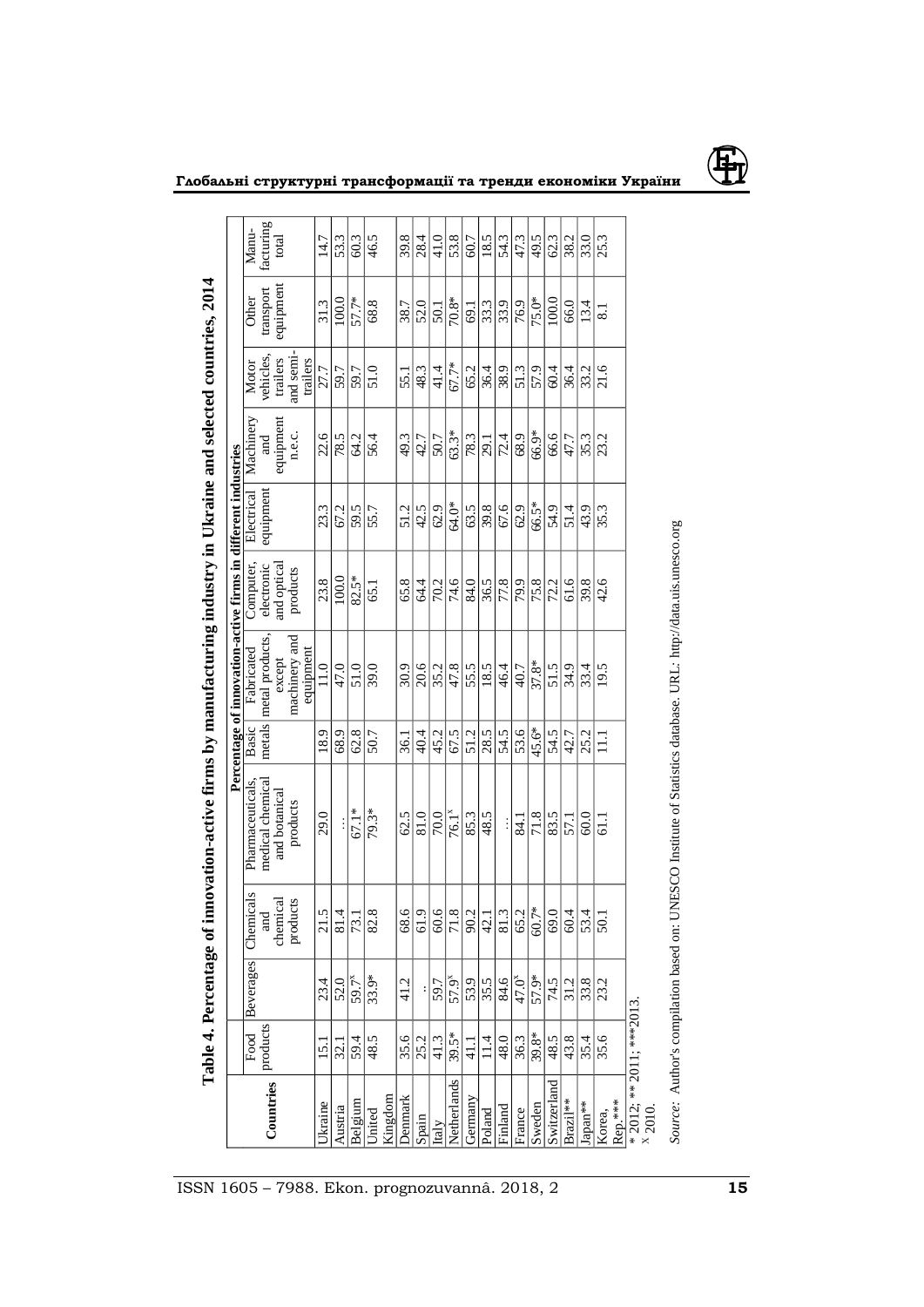

|                                                                                                                                                                             |     |      |               |                |                |                |          |                   |                | (within the Patent Cooperation Treaty and Triadic Patent families)*                                                  |           |             |                  |               |
|-----------------------------------------------------------------------------------------------------------------------------------------------------------------------------|-----|------|---------------|----------------|----------------|----------------|----------|-------------------|----------------|----------------------------------------------------------------------------------------------------------------------|-----------|-------------|------------------|---------------|
|                                                                                                                                                                             |     | USA  | Japan         | China          | Germany        | Korea,<br>Rep. | France   | Kingdom<br>United | Canada         | Switzerland                                                                                                          | EU-<br>28 | India       | Russia           | Ukraine       |
| Biotechnology                                                                                                                                                               | PCT | 41.6 | 11.3          | 4.6            | $\frac{0}{6}$  | $\frac{8}{4}$  | 4.6      | 3.9               | 2.3            | 1.5                                                                                                                  | 25.5      | Ξ           | $\frac{5}{2}$    | 0.05          |
|                                                                                                                                                                             | TPF | 41.5 | $\vec{4}$     | 1.7            | 7.8            | 3.2            | 5.4      | 4.5               | 2.0            | 2.5                                                                                                                  | 28.8      | 0.8         | $0.\overline{3}$ | 0.01          |
| E                                                                                                                                                                           | PCT | 33.7 | 22.7          | 15.9           | 5.6            | 7.0            | 2.9      | 2.6               | 1.7            | 0.7                                                                                                                  | 18.6      | $\ddot{0}$  | $\ddot{0}$ .     | 0.06          |
|                                                                                                                                                                             | TPF | 26.7 | 37.0          | 4.<br>4        | 6.5            | 5.9            | 3.9      | 2.7               | $\ddot{3}$     | $\frac{1}{2}$                                                                                                        | 16.7      | 0.6         | $\vec{\circ}$    | 0.01          |
| Nanotechnology                                                                                                                                                              | PCT | 34.6 | 17.4          | 3.9            | 5.0            | 8.6            | $4\cdot$ | 3.5               | $\frac{6}{1}$  | 0.9                                                                                                                  | 21.5      | 1.5         | $\frac{8}{1}$    | 0.09          |
|                                                                                                                                                                             | TPF | 30.4 | 23.9          | 2.7            | 7.7            | 7.5            | 11       | 3.8               | $\ddot{\circ}$ | د.<br>ا                                                                                                              | 27.6      | 0.7         | $\frac{6}{1}$    | 0.05          |
| Medical                                                                                                                                                                     | PCT | 36.7 | 16.           | 3.7            | 6.7            | 3.5            | 2.5      | 3.6               | 1.7            | $\overline{1.7}$                                                                                                     | 23.7      | 0.5         | 0.4              | 0.06          |
| technology                                                                                                                                                                  | TPF | 38.3 |               | $\ddot{0}$ .   | 9.7            | 2.4            | 3.3      | 5.0               | $\frac{1}{2}$  | 2.4                                                                                                                  | 27.3      | 0.5         | 0.2              | 0.02          |
| Pharmaceuticals                                                                                                                                                             | PCT | 40.5 | $\frac{6}{8}$ | ढ              | 5.7            | 3.9            | 3.9      | 3.7               | 2.2            | $\mathbf{L}$                                                                                                         | 23.6      | 3.7         | $\frac{8}{2}$    | $\bar{\circ}$ |
|                                                                                                                                                                             | TPF | 41.9 | 10.2          | 3.0            | 8.6            | 2.8            | 5.4      | 4.9               | $\frac{9}{1}$  | 3.4                                                                                                                  | 29.6      | 1.8         | 0.3              | 0.02          |
| Selected                                                                                                                                                                    | PCT | 22.0 | 27.2          | 6.4            | $\frac{0}{11}$ | $\frac{0}{6}$  | 4.7      | $\frac{1}{3}$     | $\frac{6}{1}$  | 0.8                                                                                                                  | 29.6      | 0.9         | $\frac{6}{1}$    | 0.09          |
| environment-                                                                                                                                                                | TPF | 20.3 | 39.4          | $\overline{c}$ | 10.2           | 6.3            | 5.6      | $\ddot{3}$ .      | $\ddot{\circ}$ | 1.2                                                                                                                  | 25.9      | 0.7         | $\overline{c}$   | 0.02          |
| related                                                                                                                                                                     |     |      |               |                |                |                |          |                   |                |                                                                                                                      |           |             |                  |               |
| cchnologies                                                                                                                                                                 |     |      |               |                |                |                |          |                   |                |                                                                                                                      |           |             |                  |               |
| IPCH:                                                                                                                                                                       | PCT | 21.7 | 25.7          | 18.8           | 6.8            | 8.2            | 2.7      | 2.2               | $\frac{5}{1}$  | 0.6                                                                                                                  | 19.4      | 0.6         | $0.\overline{3}$ | 0.05          |
| Electricity**                                                                                                                                                               | TPF | 22.1 | 39.1          | 5.5            | 6.7            | 8.6            | 3.8      | 2.4               | $\overline{c}$ | $\frac{8}{3}$                                                                                                        | 19.2      | $\tilde{0}$ | ಪ                | $_{0.01}$     |
| * Patent Cooperation Treaty(PCT) as of June 19, 1970 envisages the possibility to file an international patent application that carries out protection of the corresponding |     |      |               |                |                |                |          |                   |                |                                                                                                                      |           |             |                  |               |
| rights in the territory of all member states                                                                                                                                |     |      |               |                |                |                |          |                   |                | of the Treaty. Currently, 152 countries participate in the Treaty. Data presented here for PCT are 2010-14 averages. |           |             |                  |               |
| ** A section within the International Patent Classification (International Patent Classification (IPC). URL: http://www.wipo.int/classifications/ipc/en/).                  |     |      |               |                |                |                |          |                   |                |                                                                                                                      |           |             |                  |               |
| Note. The data presented here are based on <i>inventor(s)</i> country (ies) of residence and priority date.                                                                 |     |      |               |                |                |                |          |                   |                |                                                                                                                      |           |             |                  |               |
| Source: Author's compilation based on                                                                                                                                       |     |      |               |                |                |                |          |                   |                | : OECD (2017), "Patents by main technology and by International Patent Classification (IPC)", OECD Patent Statistics |           |             |                  |               |
| (database). URL: http://dx.doi.org/10.1787/data-00508-en (Accessed on 04 August 2017).                                                                                      |     |      |               |                |                |                |          |                   |                |                                                                                                                      |           |             |                  |               |
|                                                                                                                                                                             |     |      |               |                |                |                |          |                   |                |                                                                                                                      |           |             |                  |               |
|                                                                                                                                                                             |     |      |               |                |                |                |          |                   |                |                                                                                                                      |           |             |                  |               |

Table 5. Shares of selected countries and the EH in the olohal accreosic natent stock by new technology area **Table 5. Shares of selected countries and the EU in the global aggregate patent stock by new technology area**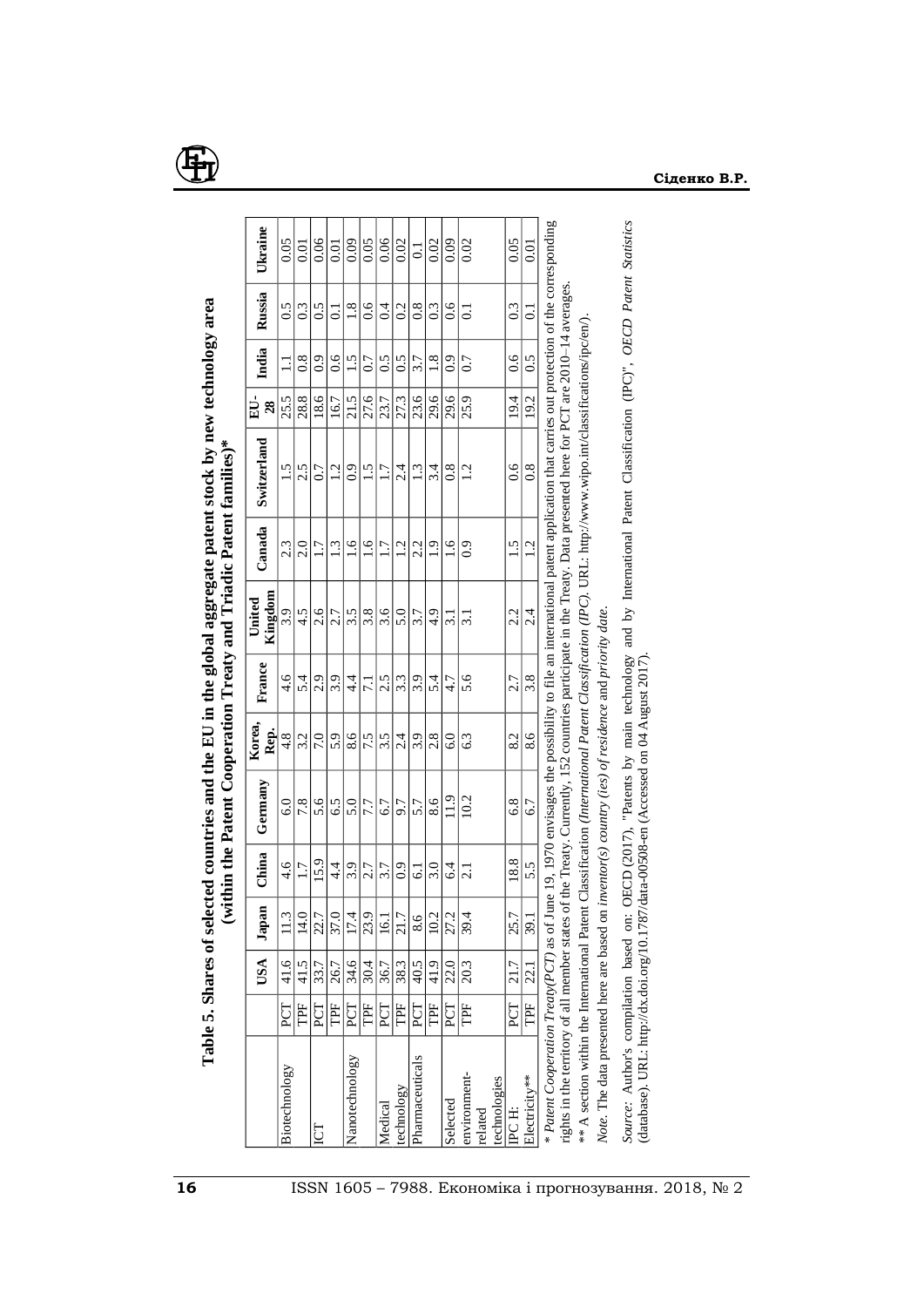

This suggests that *these five centers of the highest patenting activity will set the tone in the global technological process for the future*.

Second, in different priority areas, world leadership is currently assigned to different countries, and thus *the world does not have a single technological hegemon*. For instance, the USA is leading with a major gap in the field of biotechnology and pharmaceuticals (over 40 percent of the global patent stock in these areas) and a slightly smaller gap in the field of medical technology and nanotechnology. However, in the ICT sphere Japan is a serious competitor for world leadership. And in the domain of environment-related technologies, the global leadership belongs to the EU and Japan, while the USA is only third. Japan may be regarded as an unrivalled leader in electricity-related technologies. One should not also ignore the indicators currently demonstrated by China in the areas of ICT and electricity technologies, and by the Republic of Korea in nanotechnology and electricity.

Third, *Ukraine, likewise Russia, has occupied only marginal position in international patenting of the priority technologies of the future*. Russia holds mostly a 0.1-0.6 percent share in them, with a single exclusion represented by nanotechnology where it managed to reach not so impressive 1.8 percent within the PCT system. And regarding Ukraine, we can find that exclusively in the area of pharmaceuticals the country's share in the global patent stock reaches the point of 0.1 percent (PCT), with the proximate result shown in certain environment-related technological areas and nanotechnology (0.09%), while other priority technological areas are almost invisible – 0.01-0.06%.

Very indicative here is the state of innovation in a priority area for Ukraine – the generation of electricity from environment-friendly renewable sources. Their share (excluding hydroelectric energy)<sup>7</sup> in 2015 made a minor 0.93 percent, while in the EU (2014) it was, on average,  $13.62\%$  (i.e. in the United Kingdom  $-22.97\%$ , Italy  $-23.4\%$ , Spain  $-24.92\%$ , Germany  $-27.43\%$ ; even in Poland, which does not belong to the technological leaders, it reached 12.69%), and in OECD member states – 9.1% (2014), while the world's average made 5.98% (2014). On the other hand, claiming to be a prominent exporter of agrarian and food products, Ukraine lags far behind in organic farming, with the share of lands assigned to it<sup>8</sup> making only 0.97 percent in 2014, as compared with 6.27% in Germany, 6.31% in Denmark, 8.35% in Switzerland, 9.31% in Finland, and 16.56% in Sweden. This serves as evidence of the weakness of the structure of the Ukrainian agrarian sector, which is still not focused on increasing the production of relatively more expensive, environment-friendly and safe products for consumption that is in high demand among the population of more affluent countries.

The state of *infrastructure innovation* is an important aspect in an analysis of innovation process in any country, because it largely predetermines competitiveness in international markets. In Ukraine, the state of this sector has proved to be very heterogeneous. On one hand, we are faced with a completely outdated (not only morally but in many cases also physically) infrastructure of housing and

 $<sup>7</sup>$  Includes geothermal, solar, tides, wind, biomass, and biofuels. Author's compilation based on: Inter-</sup> national Energy Agency (IEA). Statistics: Renewables.

<sup>8</sup> FAOSTAT databank.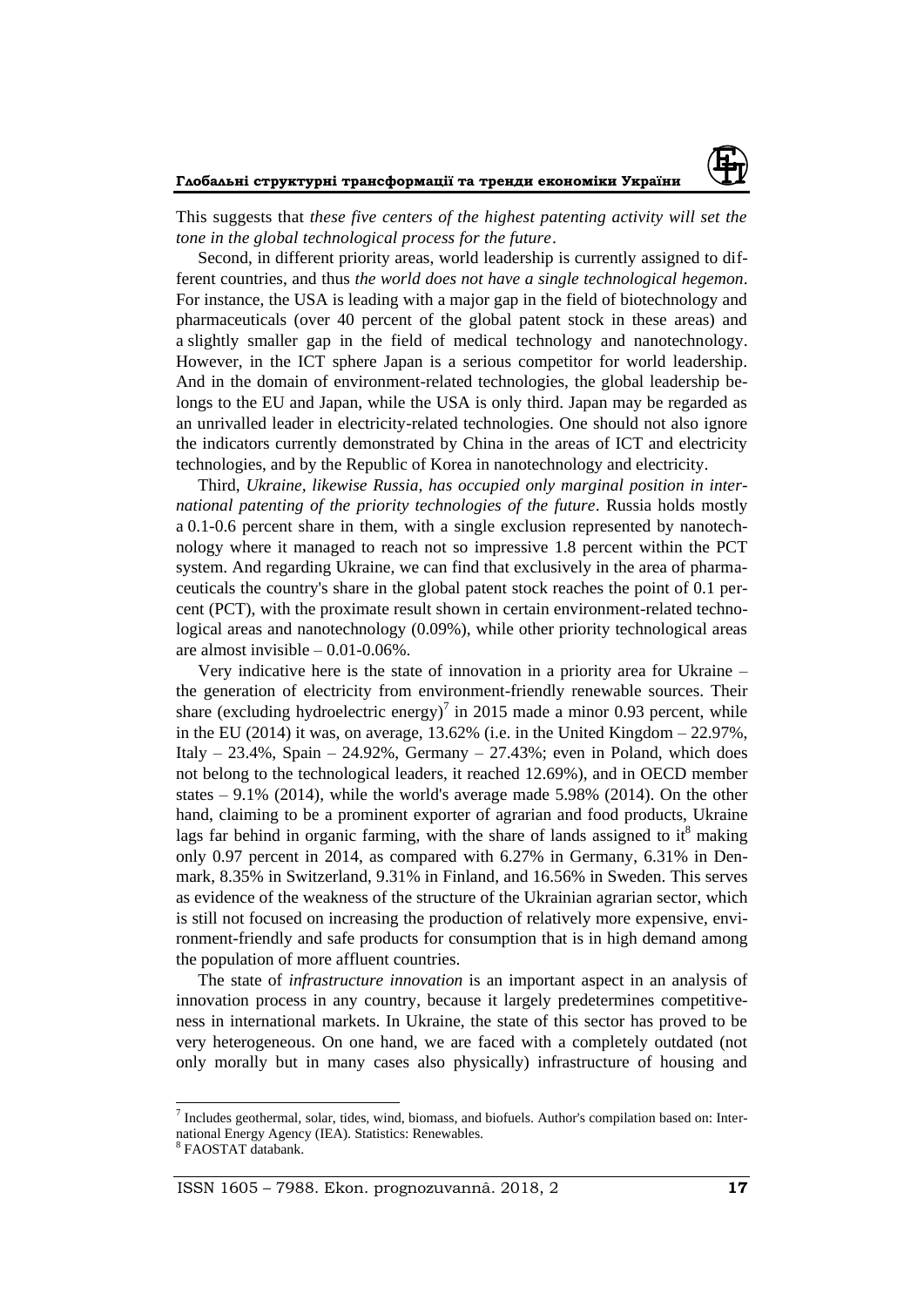

communal services, which has fallen behind the leading countries for at least half a century. Moreover, the condition of the Ukrainian road economy is not much better<sup>9</sup>. But on the other hand, we can witness evident achievements in ICT infrastructure development, which *enabled Ukraine to fit in the global trends of ICT products distribution among the population and even take the lead in some cases*. Thus, by total number of mobile cellular subscriptions per  $100$  people<sup>10</sup> Ukraine (with 144 for 2015 and 133 for 2016) was far ahead of average indicators of the world's total (98.3 and 101.6, respectively), OECD member states (114.9 and 118.0) and EU members (121.3 and 121.1). And by total number of individuals using the Internet (as percentage of population) $11$ , Ukraine exceeded the world's average (correspondingly, 48.9% and 43.2% in 2015; 52.5% and 45.9% in 2016), although was significantly inferior to the indicators of developed countries (76.5% and 78.6% in 2015 and 2016).

However, the quality of the used ICT technologies seems to be ambiguous for Ukraine (Table 6). Although the country has radically increased the number of broadband Internet users within only a decade (2005-15) and has attained the world average, its indicator is almost three times lower than those in the EU-28, the US and Japan, exactly three times – in Sweden, more than three times – in Canada, United Kingdom, Germany, France and the Republic of Korea, almost four times – in Switzerland.

The development of secure Internet in Ukraine has been slowed down, which has placed the country in this regard considerably behind not only the global leaders, but also a large East Asian group of developing countries. Thus, by the total number of secure Internet servers per 1 million people Ukraine is inferior to Singapore 9.8 times, Japan – 11.8 times, United Kingdom – 15.5 times, the USA – 17.9 times, Germany – 18.1 times, Finland – 19.8 times, Sweden – 19.7 times, R. Korea – 24.3 times, and Switzerland – 33.8 times. Such a *radical gap measured by security parameters* casts doubt on the prospect of rapid expansion of e-commerce and e-banking in this country and is unacceptable for the future.

The 2008-09 global crisis greatly contributed to the rethinking of many of the postulates that had traditionally formed the basis of macroeconomics and the principles of economic development, and to the understanding that the world was on the verge of radical technological changes – not only in the production and methods of market activity, but essentially in all aspects of social and economic life. In mid-2010s, it became clear that it was not just about ways to adapt to the latest trends in the post-crisis world, but about the fundamentally new phenomena that characterize the *transition to a new quality of socio-economic development. "The Fourth Industrial Revolution"* – that was the new term to comprehensively reflect the essence of this transition, which was proposed by the World Economic Forum in Davos (Schwab, 2016) and became the leitmotif of contemporary debates over the world on fundamental structural and technological change.

<sup>9</sup> According to official statistical data for 2017(*Motor Media Review*), about 95 percent of highways in Ukraine need repairs, including about 150 thou. km of roads of state importance and intercity connections. In Kyiv, 93 percent of roads need repairs.

<sup>&</sup>lt;sup>10</sup> International Telecommunication Union.

<sup>&</sup>lt;sup>11</sup> Netcraft and World Bank population estimates.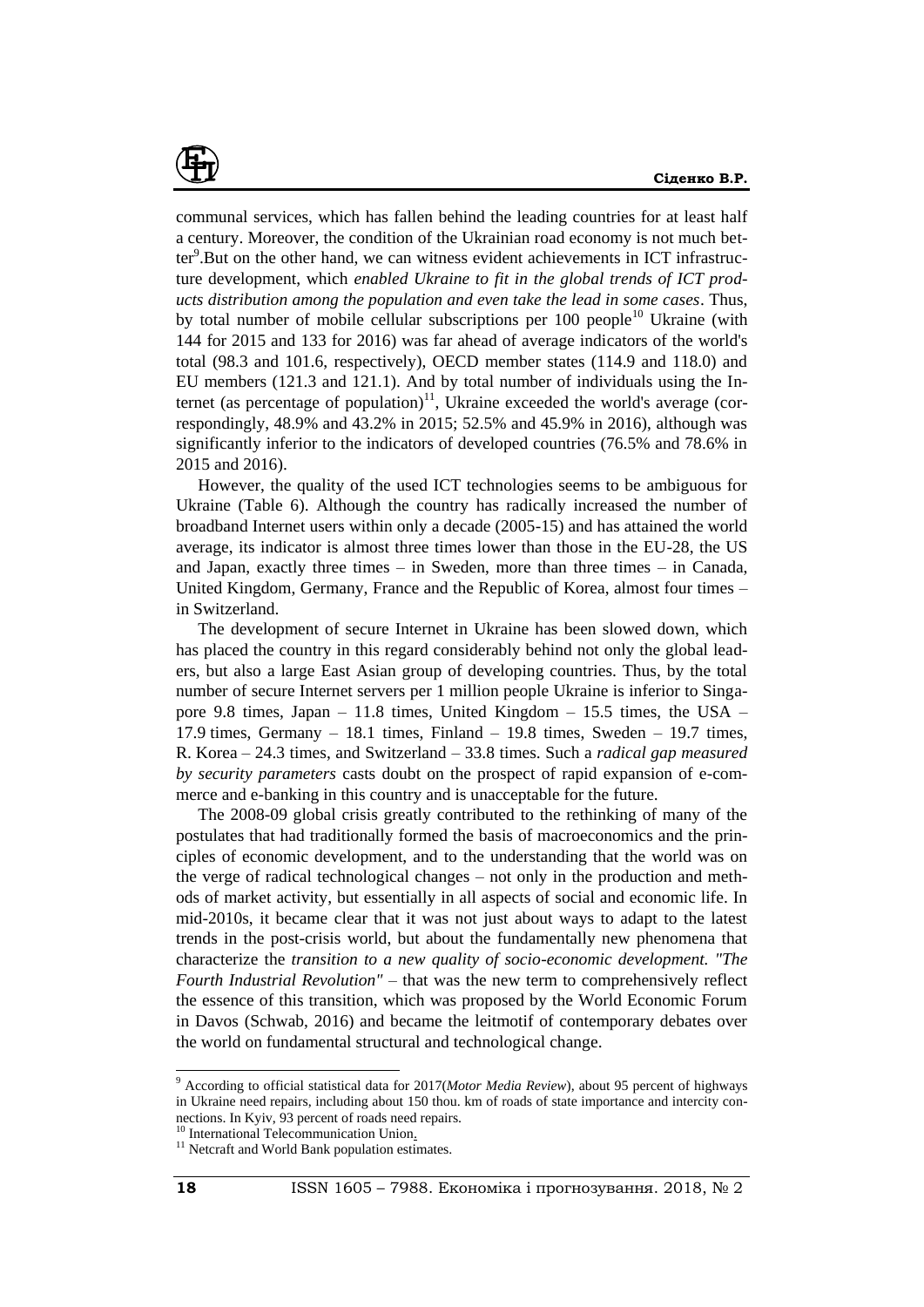

| Table 6. Indicators of the ICT spread in Ukraine and selected countries |
|-------------------------------------------------------------------------|
| with high levels of ICT development                                     |

|      | <b>Ukraine</b> | Korea, Rep.                                             | Malaysia | <b>Singapore</b>                                 | <b>Finland</b> | <b>Sweden</b>     |
|------|----------------|---------------------------------------------------------|----------|--------------------------------------------------|----------------|-------------------|
|      |                |                                                         |          | Mobile cellular subscriptions (per 100 people)   |                |                   |
| 1990 | $\theta$       | 0.2                                                     | 0.5      | 1.7                                              | 5.2            | 5.4               |
| 1992 | $\theta$       | 0.6                                                     | 1.0      | 3.8                                              | 7.7            | 7.6               |
| 1995 | 0.0            | 3.7                                                     | 4.8      | 8.8                                              | 20.3           | 22.7              |
| 2000 | 1.7            | $\overline{58.3}$                                       | 21.9     | 70.1                                             | 72.0           | 71.8              |
| 2005 | 63.7           | 81.5                                                    | 75.6     | 97.5                                             | 100.5          | 100.8             |
| 2010 | 117.1          | 104.8                                                   | 119.7    | 145.4                                            | 156.3          | 117.2             |
| 2015 | 144.0          | 118.5                                                   | 143.9    | 146.5                                            | 135.4          | 130.4             |
| 2016 | 132.6          | 122.7                                                   | 141.2    | 146.9                                            | 134.5          | 126.7             |
|      |                |                                                         |          | Individuals using the Internet (% of population) |                |                   |
| 1990 | $\theta$       | 0.0                                                     |          | 0                                                | 0.4            | 0.6               |
| 1992 |                | 0.1                                                     | 0.0      | 0.5                                              | 1.9            | 1.5               |
| 1995 | 0.0            | 0.8                                                     | 0.1      | 2.9                                              | 13.9           | $\overline{5.1}$  |
| 2000 | 0.7            | 44.7                                                    | 21.4     | 36.0                                             | 37.2           | 45.7              |
| 2005 | 3.7            | 73.5                                                    | 48.6     | 61.0                                             | 74.5           | 84.8              |
| 2010 | 23.3           | 83.7                                                    | 56.3     | 71.0                                             | 86.9           | 90.0              |
| 2015 | 48.9           | 89.6                                                    | 71.1     | 79.0                                             | 86.4           | $\overline{90.6}$ |
| 2016 | 52.5           | 92.7                                                    | 78.8     | 81.0                                             | 87.7           | 91.5              |
|      |                | Fixed broadband Internet subscriptions (per 100 people) |          |                                                  |                |                   |
| 2000 |                | 8.4                                                     |          | 1.8                                              | 0.7            | 2.8               |
| 2005 | 0.3            | 25.9                                                    | 1.9      | 14.6                                             | 22.4           | 27.9              |
| 2010 | 6.4            | 35.5                                                    | 7.4      | 26.4                                             | 29.1           | 32.0              |
| 2015 | 11.8           | 40.2                                                    | 10.0     | 26.5                                             | 31.7           | 36.1              |
| 2016 | 12.0           | 41.1                                                    | 8.7      | 25.4                                             | 31.2           | 36.3              |
|      |                |                                                         |          | Secure Internet servers (per 1 million people)   |                |                   |
| 2005 | 1.3            | 20.0                                                    | 14.7     | 275.4                                            | 308.2          | 331.2             |
| 2010 | 13.2           | 1124.8                                                  | 41.9     | 529.7                                            | 1245.5         | 1268.4            |
| 2015 | 65.5           | 2301.5                                                  | 102.5    | 932.1                                            | 1782.5         | 1755.4            |
| 2016 | 90.6           | 2200.8                                                  | 106.5    | 890.3                                            | 1790.9         | 1784.1            |

*Source:* Author's compilation based on: International Telecommunication Union, World Telecommunication/ICT Development Report and database.

# *Cardinal technological change within the framework of the Fourth Industrial Revolution as a challenge for Ukraine*

The world economy's entry into the era of the Fourth Industrial Revolution means the onset of a period of extremely deep and comprehensive systemic changes not only in the technologies of production and exchange of material and intangible goods, but also the entire system of human relations related to economic activity. It is a *systematic restructuring of the economy under the impact of technological change*, which *generates a new technological paradigm in the economy (and not only in the economic sphere) as a whole*. Moreover, we are talking about the fundamental social shifts caused by changes in the *ways we perceive the world, in the systems to identify the sense of life, as well as values, identities and forms of communication and human interaction, and therefore in culture in its broadest sense*.

In the purely technological aspect, the Fourth Industrial Revolution is based on the synthesis of information (digital) technologies with biotechnologies and physi-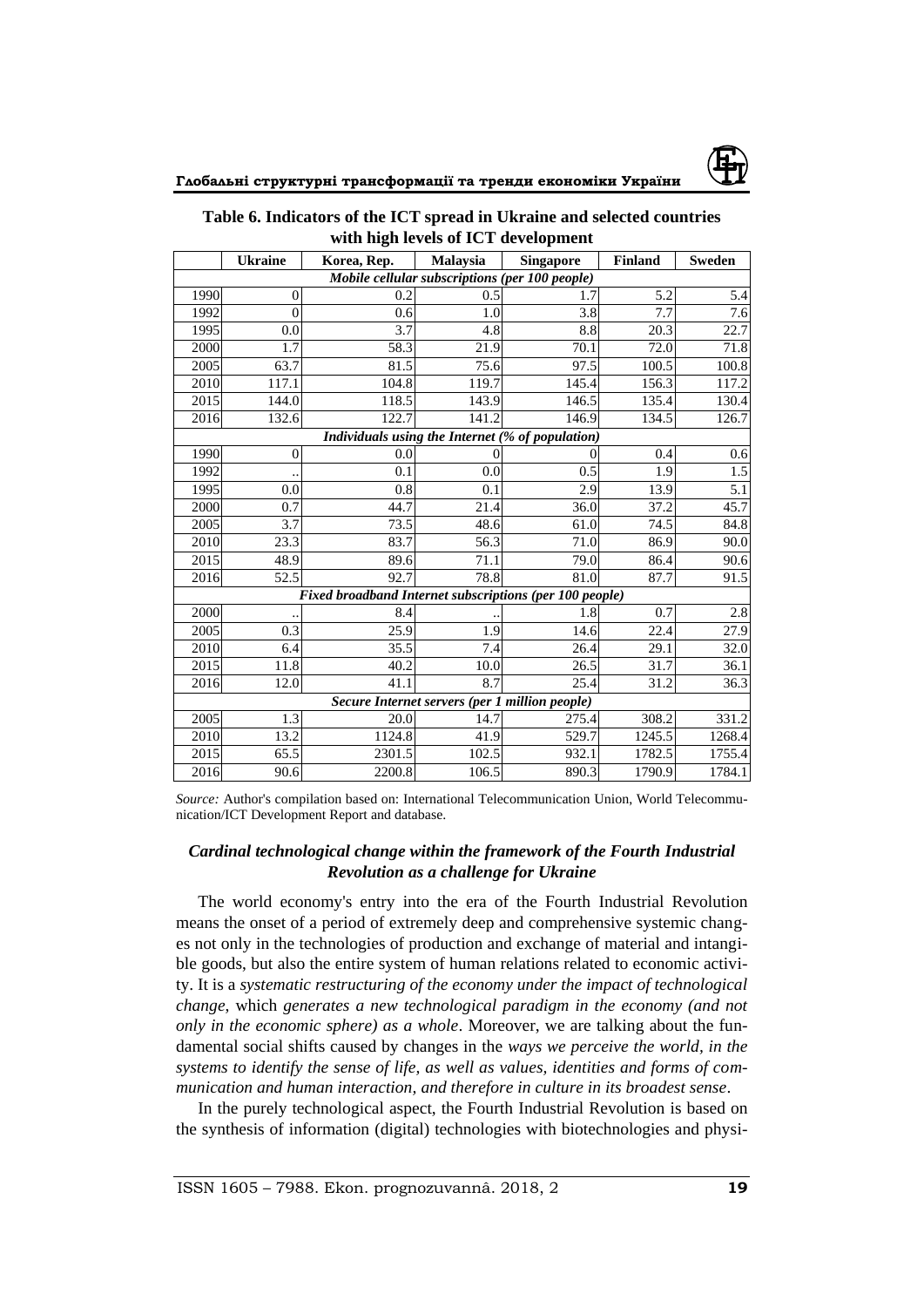

cal nanotechnologies, and its structural pillars are *diversification* and *individualization*. But at the same time, it leads to an unprecedented level of *interconnection* and *interaction* on the basis of the latest means of mobile communications, and therefore *significantly increases the level of socialization of all human activities*. Finally, the key difference is the transition from domination over nature and the growing exploration of its resources to the *co-evolution of society and nature* based on the philosophy and practice of sustainable development. It is a huge *quality breakthrough in the principles of organization of all human activity*.

According to the World Economic Forum (2016a), a number of essential technological transformations made possible these cardinal changes: *nanosensors* and the *Internet of nanothings* that are tiny instruments of connection to the web; *next generation batteries* making large-scale power storage possible; *the blockchain* as a revolutionary decentralized trust system<sup>12</sup>; *two-dimensional materials*, or "wonder materials" that render materials unique characteristics in the aspect of strength, weight, flexibility, conductivity, optical features, penetration resistance in regard to other substances, low toxic effect, etc.; *autonomous vehicles* that are self-driving; *organson-chips* that serve as models of human organs for medical testing purposes and bring the study of biological mechanisms of concrete human beings and their specific physiological processes to an unprecedented level (paving the way to the health care of the future based on individualized approach to each patient); *Perovskite solar cells*<sup>13</sup> for solar power generation making solar power plants due to dismantling the limits inherent in silicon elements; *open AI ecosystem* providing transition from artificial to contextual intelligence and the emergence of perfect personal assistances for routine activities within the Internet of things; *optogenetics* using light to controlling genetically modified neurons and introducing qualitatively new methods of treatment for nervous and psychiatric disorders; *systems metabolic engineering* basing on chemicals from renewable sources' microorganisms – to replace traditional sources of fossil raw materials for chemical production (coal, oil and gas) with the work of microorganisms and reduce carbon emissions substantially.

An OECD outlook defines as focal for the technological basis to shape within the next 10 to 15 years the following ten technologies existing among forty key technologies for the future (Table 7).

This list of the most promising technologies is somewhat different from the preceding list of the WEF. In particular, it refers to the so-called *additive manufacturing* that means progressive adding of material to make a product take desired shape – a technology, which opens prospects for new business models and invokes substantial change in the structure of now existing industries. It also mentions *synthetic biology* that is based on engineering principles aimed at manipulation of DNA in organisms. The latter allows for the design and construction of new bio-

 $12$  Over fifty of the world's biggest banks have already declared their initiatives to introduce these technologies. Microsoft, IBM and Google are also engaged in corresponding projects.

<sup>&</sup>lt;sup>13</sup> According to the quoted source, these are a wide-ranging class of materials in which organic molecules, made mostly of carbon and hydrogen, bind with a metal such as lead and a halogen such as chlorine in a three-dimensional crystal lattice. They can be made much more cheaply and with fewer emissions. And they make possible much lighter and smaller solar cells.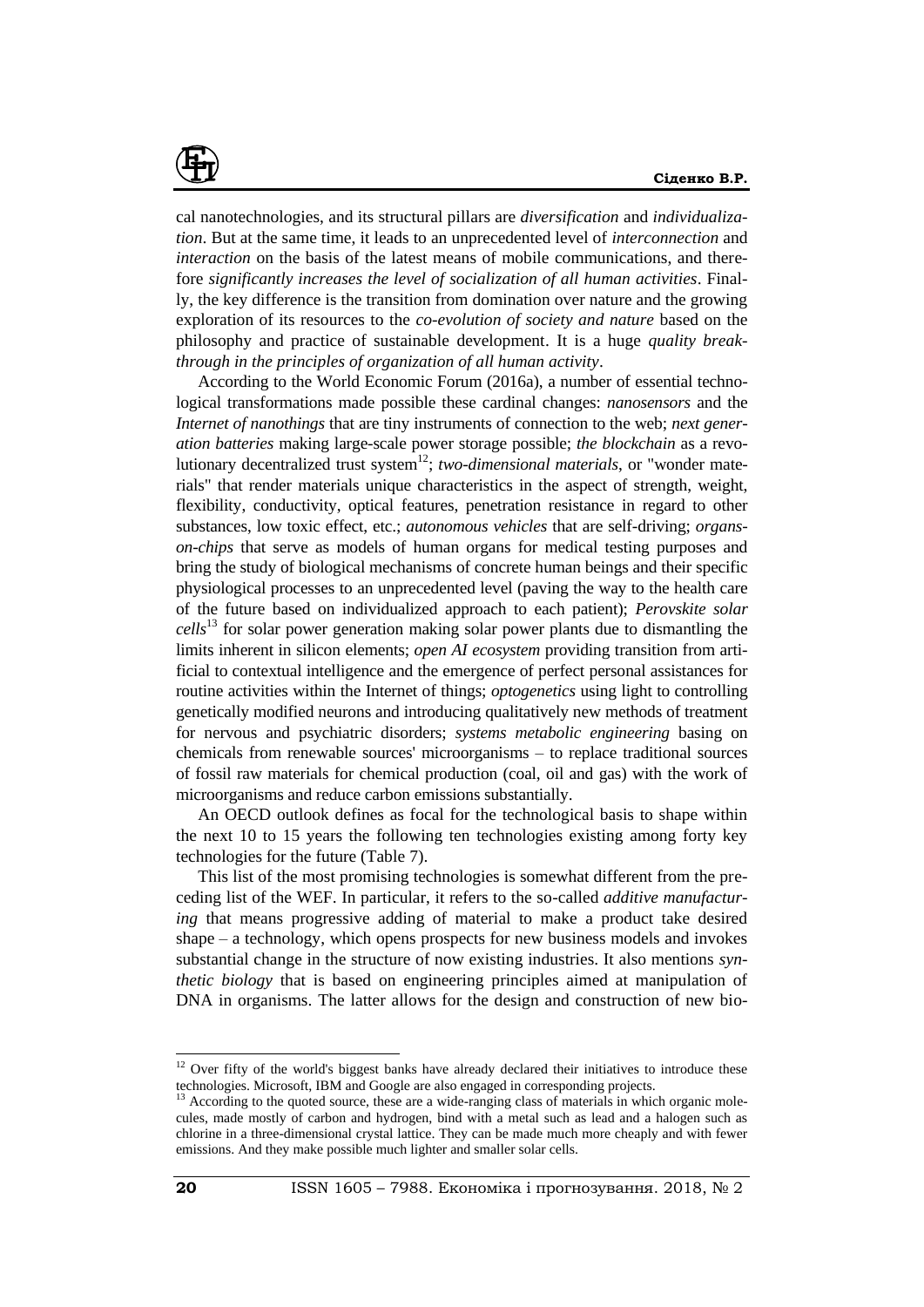

logical parts and re-design of natural biological systems (relevant applications are expected in health care, agriculture, industry and energy).

| <b>Technology</b>         | <b>Most promising</b>             | Other key and emerging<br>technologies |
|---------------------------|-----------------------------------|----------------------------------------|
| groups                    | technologies                      | for the future                         |
| Digital                   | Big data analytics                | Cloud computing                        |
|                           | <b>Blockchain</b>                 | Quantum computing                      |
|                           | Internet of things (IoT)          | Grid computing                         |
|                           | Artificial intelligence           | Modelling simulation and gaming        |
|                           |                                   | Photonics and light technologies       |
|                           |                                   | <b>Robotics</b>                        |
| <b>Biotechnologies</b>    | Neurotechnologies                 | <b>Bioinformatics</b>                  |
|                           | Synthetic biology                 | Personalized medicine                  |
|                           |                                   | Health monitoring technology           |
|                           |                                   | Medical and bio imaging                |
|                           |                                   | Biochips and biosensors                |
|                           |                                   | Stem cells                             |
|                           |                                   | Regenerative medicine and tissue       |
|                           |                                   | engineering                            |
|                           |                                   | <b>Biocatalysis</b>                    |
| <b>Advanced materials</b> | Nanomaterials                     | Nano devices                           |
|                           | Additive manufacturing            | Carbon nanotubes and graphene          |
|                           |                                   | <b>Functional materials</b>            |
| <b>Energy + Environ-</b>  | Advanced energy storage technolo- | <b>Biofuels</b>                        |
| ment                      | gies                              | Fuel cells                             |
|                           | Micro and nanosatellites          | Photovoltaics                          |
|                           |                                   | Hydrogen energy                        |
|                           |                                   | Wind turbine technologies              |
|                           |                                   | Marine and tidal power technologies    |
|                           |                                   | Power microgeneration                  |
|                           |                                   | Smart grids                            |
|                           |                                   | Precision agriculture                  |
|                           |                                   | Electric vehicles                      |
|                           |                                   | Carbon capture and storage             |
|                           |                                   | Autonomous vehicles                    |
|                           |                                   | Drones                                 |

| Table 7. Key and emerging technologies for the future as defined by OECD |  |
|--------------------------------------------------------------------------|--|
|--------------------------------------------------------------------------|--|

*Source:* OECD (2016).

As we can see, changes caused by the Fourth Industrial Revolution *are sure to exert cardinal impact on all structures of the world economy and modify significantly the modes and patterns of business organization as well as priorities and methods of macroeconomic regulation and support to economic growth and development*. And this is a *fundamental challenge – in essence, a challenge of an existential nature – for all national economies, without exception*.

However, it should be noted that though the process of establishing the abovementioned technological trends is promoted by powerful incentives related to the potential to significantly increase the efficiency of economic activity and the level of satisfaction of the increasing needs of mankind, it is also hindered by no less significant obstacles and problems – not merely economic, but also social, legal, security, moral and ethical by their nature.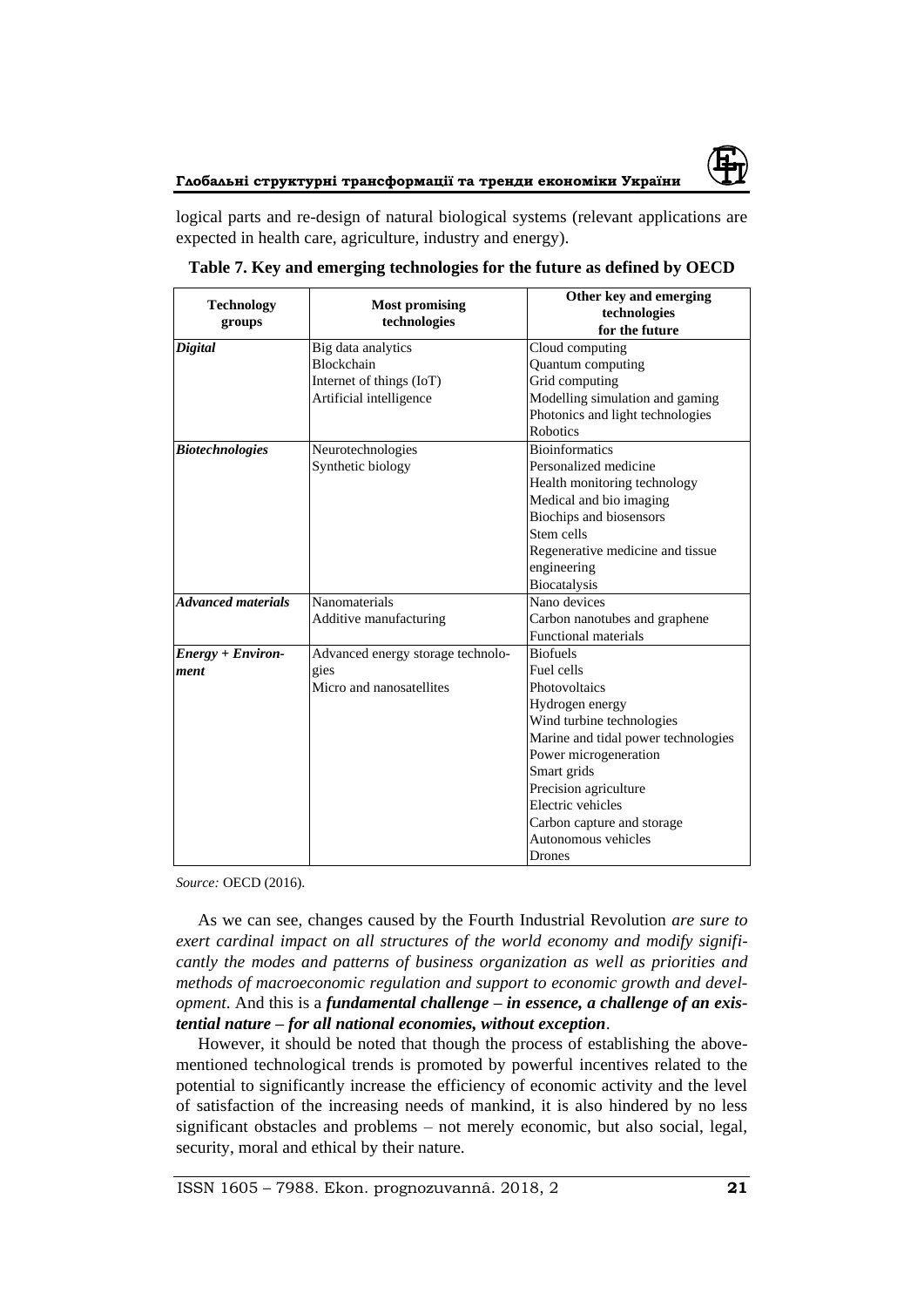

The available research of probable effects related to the Fourth Industrial Revolution contains reservations that the advent of the latest technology may result in a *significant reduction in the demand for a number of professions and the corresponding closing of jobs.* Thus, the  $WEF^{14}$  assumes that up to half of existing jobs may disappear, first of all in the service sector. Some scholars (Susskind, 2016) indicate that the society in which the Internet will prevail will no longer require such doctors, teachers, accountants, architects, consultants, lawyers they used to be in the twentieth century. The introduction of blockchain can lead to a *reduction in the overall need for intermediaries*– in trade, finance, and law activities, although the latter may also become beneficiaries of technological change by significantly reducing transaction costs. So, here it will not be about the disappearance of professions, but about selection in the appropriate professional environment, where the strongest are to survive.

On the other hand, the *benefits of cheap labor are most likely to decline* and no longer provide significant comparative advantage in the global economy. In this regard, it is noted that labor-intensive manufacturing as a path to prosperity may begin to lose its importance to many developing countries, while more efficient farming techniques inevitably push people away from agricultural lifestyles (Ford, 2015, p. 283-284).

At the same time, there will *be re-industrialization in developed countries*, which will find *technological solutions counteracting the advantages of cheap labor* in less developed countries. The advent of the Internet of Things, big data technologies, cyber-physical systems and smart factory technologies will be able to *replace offshore production systems* based largely on mechanized labor. The IoT in manufacturing leads to the emergence of what is called "industry 4.0", which will completely change the rules on which industrial production is based (Gilchrist, 2016).

*Requirements concerning entrepreneurs will also change significantly*, as "the growing economic diversity and increasing pace of change means that investors and people in global business will have to be as mobile and able to work across cultures as people newly entering the workforce" (Ross, 2016, p. 248).

Many research papers emphasize the potentially dangerous consequences of the progressing informatization and the creation of personal databases, which may *limit the rights to private nature of life and personal relationships*. This can not but affect the pace of the spread of the above mentioned technologies unless reliable legal mechanisms for the protection of human rights to privacy are found. There are also concerns about the *safety of certain new technologies*, in particular biotechnologies (synthetic biology, genetic engineering), artificially created nanomaterials (possible toxicity to humans, provoking allergic reactions), and that the use of biotechnology (synthetic biology, genetic engineering, neurotechnologies) can generate serious *moral-ethical and legal problems*.

Finally, it should be noted that the adoption of a new technological paradigm in the world is able to create a new, *unprecedented gap between more and less devel-*

<sup>&</sup>lt;sup>14</sup> Factors behind this change and their impacts by sector and country or region are analysed in: World Economic Forum (2016b).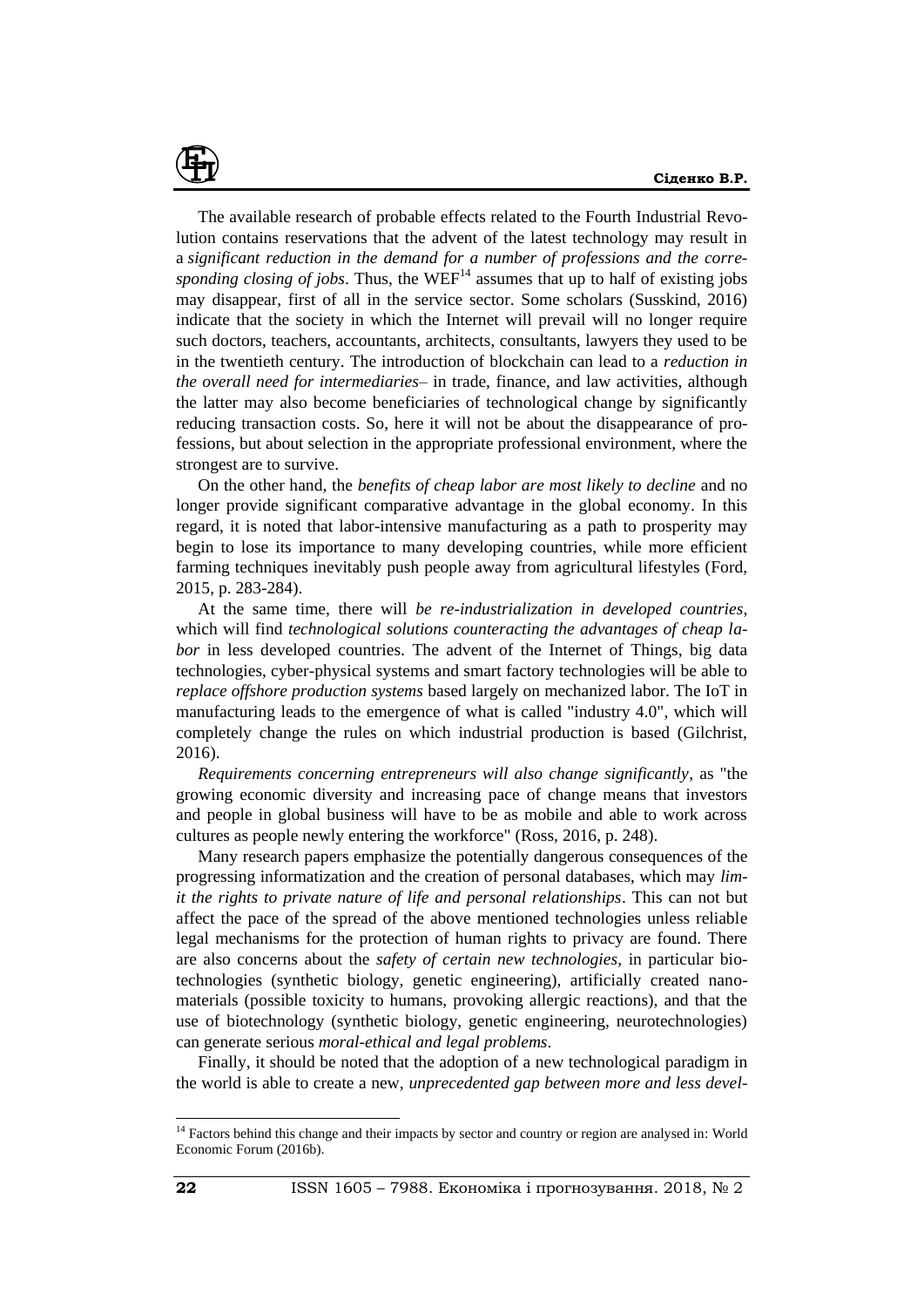### **Глобальні структурні трансформації та тренди економіки України**



*oped countries*, as well as *between different regions and social strata* within advanced countries. That is, technological progress can turn out to be a violation of the principles of social equality and social inclusion.

All these problems will undoubtedly slow down the transition to a new technological structure along certain directions. However, such *complications are unlikely to prevent the emergence of a new technological paradigm in the global economy*.

The inevitability of the arrival of a new technological system places all countries in the world in front of a challenge and a vital dilemma: either to master new technologies and to join in the leading trends of economic development, or to be marginalized in the world economy and the entire global civilization. The answer to this challenge can be found exclusively *within the framework of a strategically oriented national economic policy*.

For Ukraine, a natural reaction to this challenge would be the drafting and adoption of a *national program for the development and adaptation of new technologies within the framework of the Fourth Industrial Revolution*, designed for *15–20 years*. It should become the basis of a *strategically oriented economic policy* at all levels of government. The main criterion for such a policy should be the ability to ensure that *current economic policies are effectively subordinated to strategic guidelines*. Here, the most important appear *changes in business models and state regulation, the change in the philosophic mode that shapes economic behavior, and the formation of what might be called the "culture of long-term."* It goes about overcoming the persisting basic outlook, based solely on the current perception of visible processes and phenomena, when not only common people, but also the government and business elites *fail to see the birth of innovations, which can radically change their destiny already in the near future.*

However, this problem is not easy not only in the mental-psychological, but also in purely economic aspect, because it reflects the deep conflict between longterm and short-term processes in the economy, laid in the structure of the process of economic development. The nature of this conflict lies in the regularity that short-term economic solutions often, if not usually, may be *temporarily* more profitable for market suppliers – due to greater opportunities to reap the economy of scale effects, lesser uncertainty, the availability of thoroughly elaborated production and marketing methods, the steady contingent of consumers for goods and services, etc. Short-term solutions are also more commonplace for consumers, who usually treat innovations with a sort of distrust. In addition, future-oriented innovations tend to be associated with high risk and higher costs in the initial phases of the development and implementation of advanced technologies. They are associated with significant uncertainties inherent in innovation processes that are stochastic in their nature.

Consequently, without special incentives from the state or other regulatory institutions that would align the *temporary* lack of favorable conditions for innovation, an innovation process may get into "*uncertainty trap*". Potentially very profitable types of brand new activities may fail already in the short term because of the losses in the initial phases of such activities, unless the country's financial system provides for special instruments to tackle such financial risks.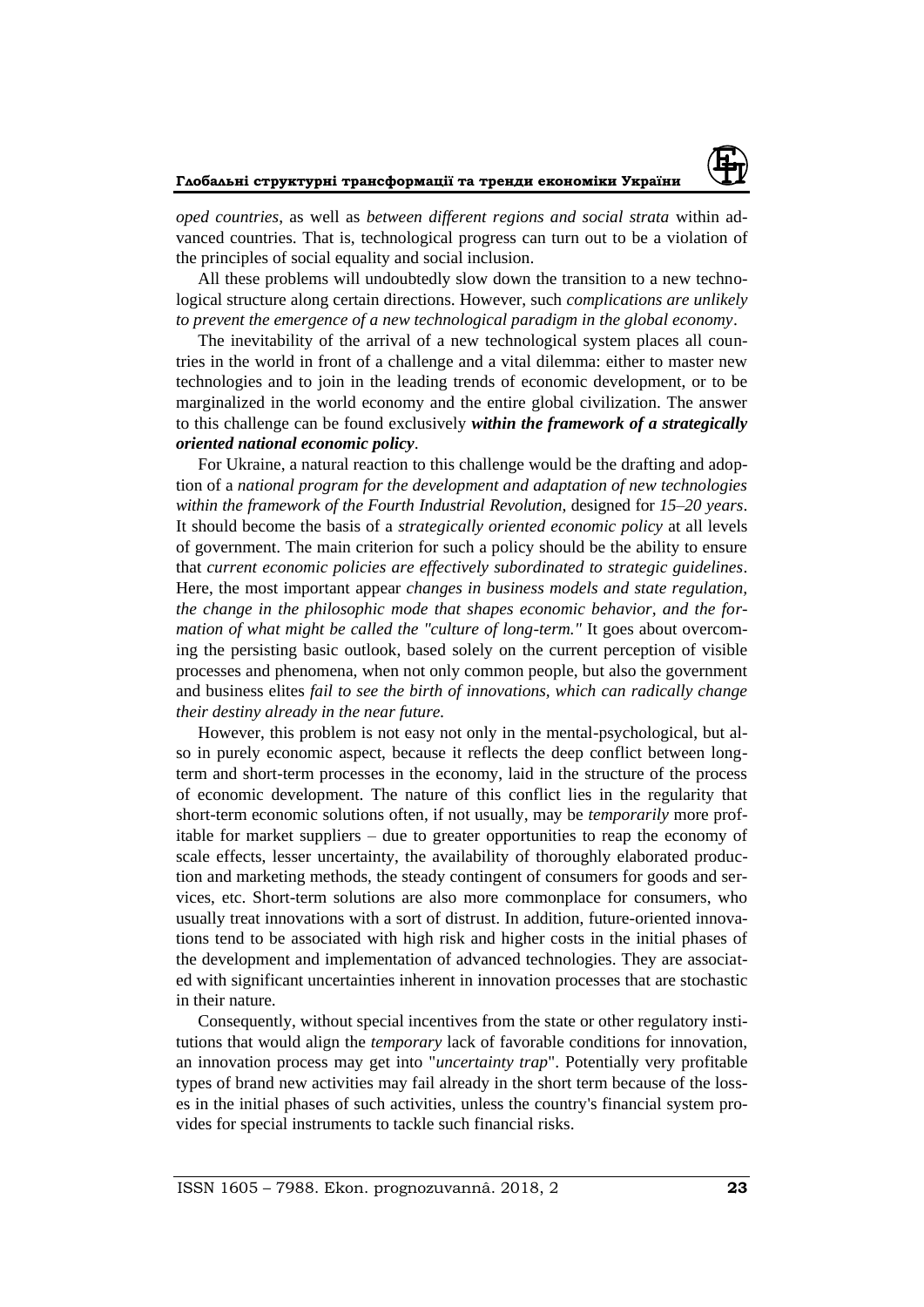

Measures aimed at minimizing the economic role of the state, as an institution to take care of long-term development prospects, can have devastating outcomes if the country's economy loses its long-term vision of the newest megatrends. Under such conditions, *reforms can result in a structural simplification of the economy*, the transition from relatively more complex to simpler and even primitive types of economic activities. Therefore, it is necessary to shape *a policy of sound state regulation of long-term economic processes* that would be able to operate various instruments, in particular:

 *Information services,* on a royalty-free basis or concessional terms, in order to reduce uncertainties in the implementation of innovations*;*

 Creation of a *permanent* and transparent institutional framework *for the government's consultations* with business and civil society on the issues of shaping and implementing a strategy for socio-economic development and adaptation of the latest technologies, which would help reduce the level of uncertainty and generate synergy effects;

 Introduction of transparent *subsidy mechanisms to support priority research and development, and adaptation of relevant new technologies*– subject to the requirements of transparency and minimal distortion of market competition. Institutional frameworks for such subsidizing could include *national, regional or local technology development funds*; tax incentives for the development of priority research-intensive industries (in particular, a tax base reduction in certain priority areas, and the opportunity to cover losses of past periods of innovation activities); preferential lending instruments designed for areas associated with increased risk.

An important principle of innovation-oriented long-term economic policy should be to *stimulate demand for innovative products and appropriate shifts in consumer preferences*. No state development programme will provide adequate impulses for technological modernization if it does not rely on the growing market demand for innovative products, especially those with a *potential to exert a systemic impact on the economy*<sup>15</sup> .

Among its tools, such a policy can offer: special preferential credit instruments (credit lines) to finance the purchase of innovative products<sup>16</sup>; provision on a *temporary basis of price subsidy* to reduce the cost of acquiring new products during the initial period when their production has not yet reached the optimal scale and is therefore too costly; the mechanism of special compensation for economic entities that invest their own funds in the purchase of the latest equipment and services; delivering comprehensive government services, through *respective specialized institutions* set up to promote the dissemination of state-of-the-art technologies, and integrating information and advisory services with financial incentives (preferential loans, compensations, etc.).

The crucial technological changes will require huge amounts of capital. This will need a revision of the deeply rooted perceptions of the optimal distribution of

<sup>&</sup>lt;sup>15</sup> Such influences include, in particular, the latest technologies related to new sources of energy production or the latest medical technologies that can significantly reduce the losses from the most common diseases.

<sup>&</sup>lt;sup>16</sup> For example, in Ukraine such a practice already exists in the form of preferential terms of lending for energy efficiency measures in the residential sector.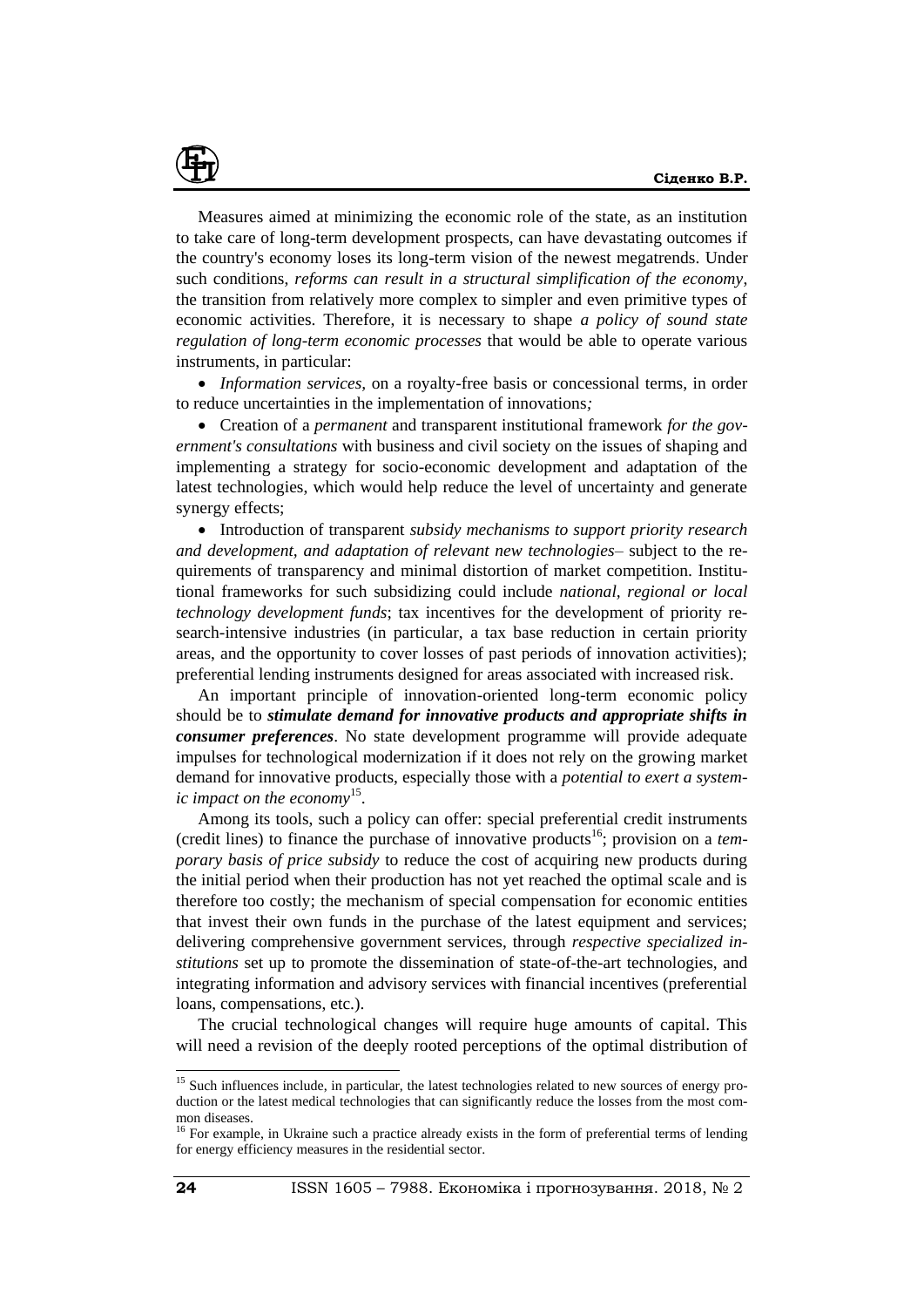### **Глобальні структурні трансформації та тренди економіки України**



income between consumption and capital formation. For Ukraine, in light of the challenges of technological modernization, such a revision obviously puts on the agenda the issue of raising the share of gross capital formation in GDP, at least, up to 30 percent. And this should be done first of all by the financially strongest Ukrainian businesses.

At the same time, *the diversification and change in the structure of capital*  is appearing as a critically important principle of economic policy, with the priority given to *human and intellectual forms of capital*. The latter are the factors that affect the pace and nature of changes in the economy and society most of all. The latest technologies objectively shrink the space for classical market relations built on the independence of sellers and buyers. The latter are increasingly becoming part of the intellectual capital of companies operating in hightech areas. Their feedback, proposals and quality assessments become an important source for the continuous improvement of not only products and services, but also business processes, supporting the overall increase in the efficiency of economic activities. From this point of view, consumers become partners in corporate business processes.

On the other hand, many high-tech companies operating in technologically advanced countries are providing, for their employees, opportunities to become an important link in corporate decision-making, following the principle of delegated authority. We can witness a modification of the classical forms of relations between capital and labor. The classical dichotomy of "capital – labor", which had been the foundation of the entire system of the capitalist economy since its emergence (and, consequently, the basis of classical economics) gives way to a more complex frame, where the owners of human and intellectual capital also become capitalists. The boundaries between the concepts of "capitalist" and "hired employee" in these circumstances can become contingent, because the hired employee with certain *unique knowledge or ideas* is enabled to commercialize them, converting them into financial assets that bring in profit. Thus, the classical type of capitalist corporation is being replaced by the novel-type *creative corporation*, where the main source of wealth is knowledge and new ideas. It is clear that those who wish to fit into modern high-tech development megatrends should be prepared for significant changes in their business models and corporate governance systems.

At the same time, it should be emphasized that technology-driven growing individualization of production and marketing, when sellers work not with the unknown mass of buyers in general, but more and more with specific buyers and their specific requirements and preferences, not only highlights the issues of quality and continuity of market communications of a company but also emphasizes social ties in the process of economic activities. Consequently, *social capital, as a measure of integrity and trust in society,* also becomes crucially important in terms of economic efficiency. The level of social capital directly affects the formation of business infrastructure, its technological level and, thus, a company's preparedness for intensive high-tech communication and cooperation. *Trust is becoming a key economic asset, and its absence is equal to marginalization and disappearance from the market.*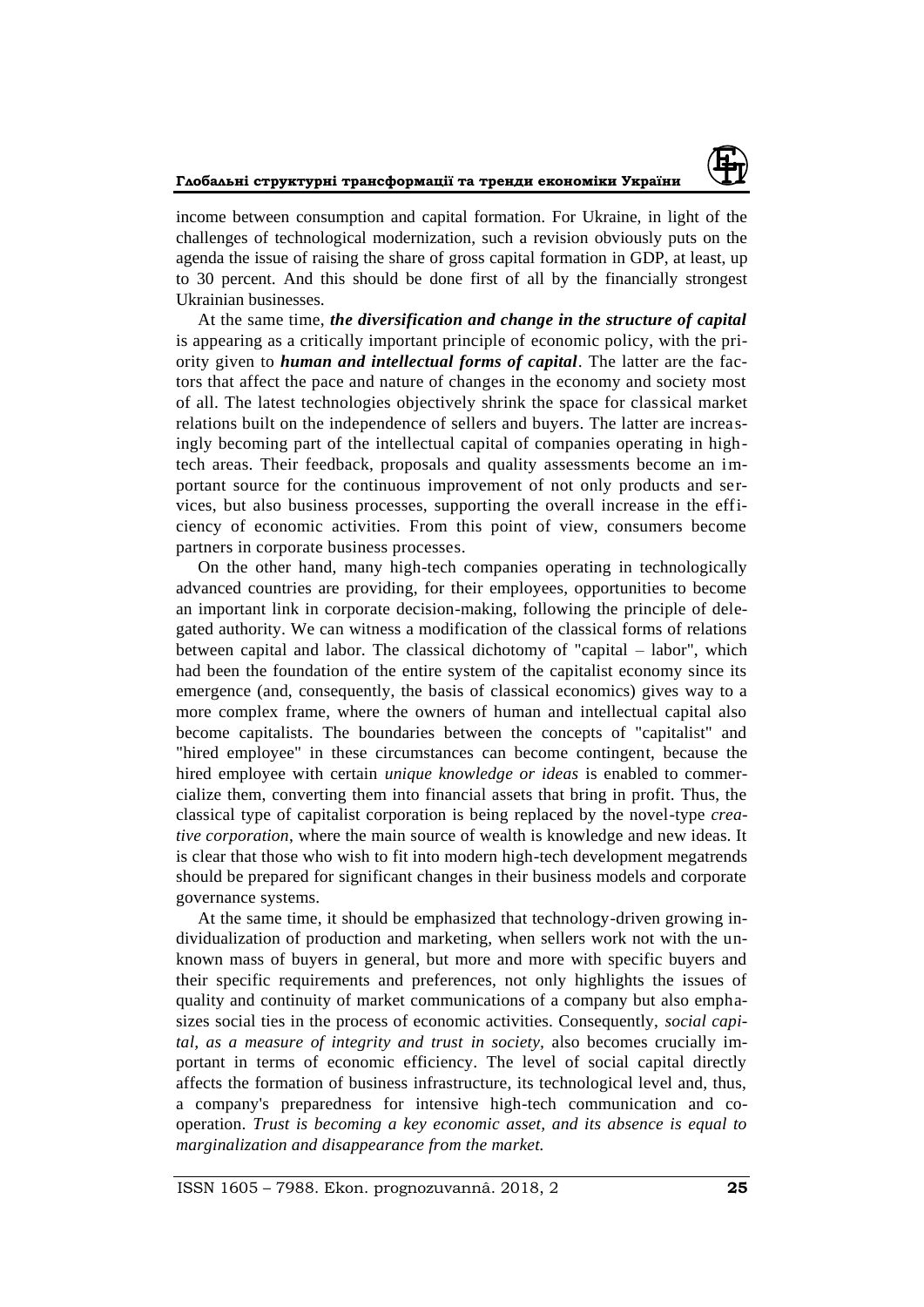

Diversification in the forms of capital increases the importance of their interaction ensuring their rapid and unhindered mutual transformation. And this becomes one of the crucial prerequisites for an efficient process of capital formation and investment.

This implies another principle of economic policy – *relying on one's own cultural foundations of development*. It is extremely important to have a sense of measure in transposing, to the national environment, foreign institutional formats, whose excess can easily destroy its own cultural basis of development, by putting its own modernization process on deadblocked rails. After all, any technological progress (innovation) is only partially an economic process guided by considerations of profit; largely, it appears as a general cultural process driven by noneconomic factors – the inherent *social values and meanings.* Values and meanings reflect the specific format of the symbiotic unity between objective technological principles and the subjective value and semantic foundations of people's life, which arose in specific historical conditions. In this way, the sustainability of such a symbiotic unity is preserved exclusively for a particular cultural community, shaping its original *socio-cultural genome*. The practical experience of socio-economic development of different countries convincingly testifies that technological progress becomes socially productive only when it is organically linked to the evolution of the value basis of social development and turns into a fundamental semantic imperative for the society's elites.

Therefore, the destruction of the established ways of the life order, the devaluation and disrupture of traditions inherited through generations, disappearance of traditional professions and jobs, and growing social disorientation can also be direct consequences of the fundamental changes currently underway in the world – and actually all of us are already witnessing it.

Hence, the importance of the *principle of development security* rises extremely. After all, no technological innovation, increased economic efficiency and expanded consumer choice, no increase in the indicators of material welfare will matter much *if the charge for them will be a critical growth of existential threats*. Therefore, we need a tough national and international control over the security of the dissemination of new technologies, for which purpose it is necessary to adopt relevant laws at the national level and global conventions – on the international level. Particular attention in this context should be given to biotechnology and the latest medical technologies related to genetic engineering methods; neurophysical technologies that can be associated with the invasion into an extremely sensitive world of human mental processes; and the development of artificial intelligence, which can spontaneously go out of human control in its autonomy of action and self-regulation of machines and machine systems. The spread of information technology, creating huge opportunities for humanity to increase productivity and meet diverse needs, at the same time, destroys the protective mechanisms of private life, and poses a real threat of the growing virtualization of human relationships, disintegration of local communities, particularization and excessive individualization.

A key priority of national and global security is to prevent situations where the Fourth Industrial Revolution could give rise to technological and social disruptions. Far-reaching measures are necessary for training new professions, professional ori-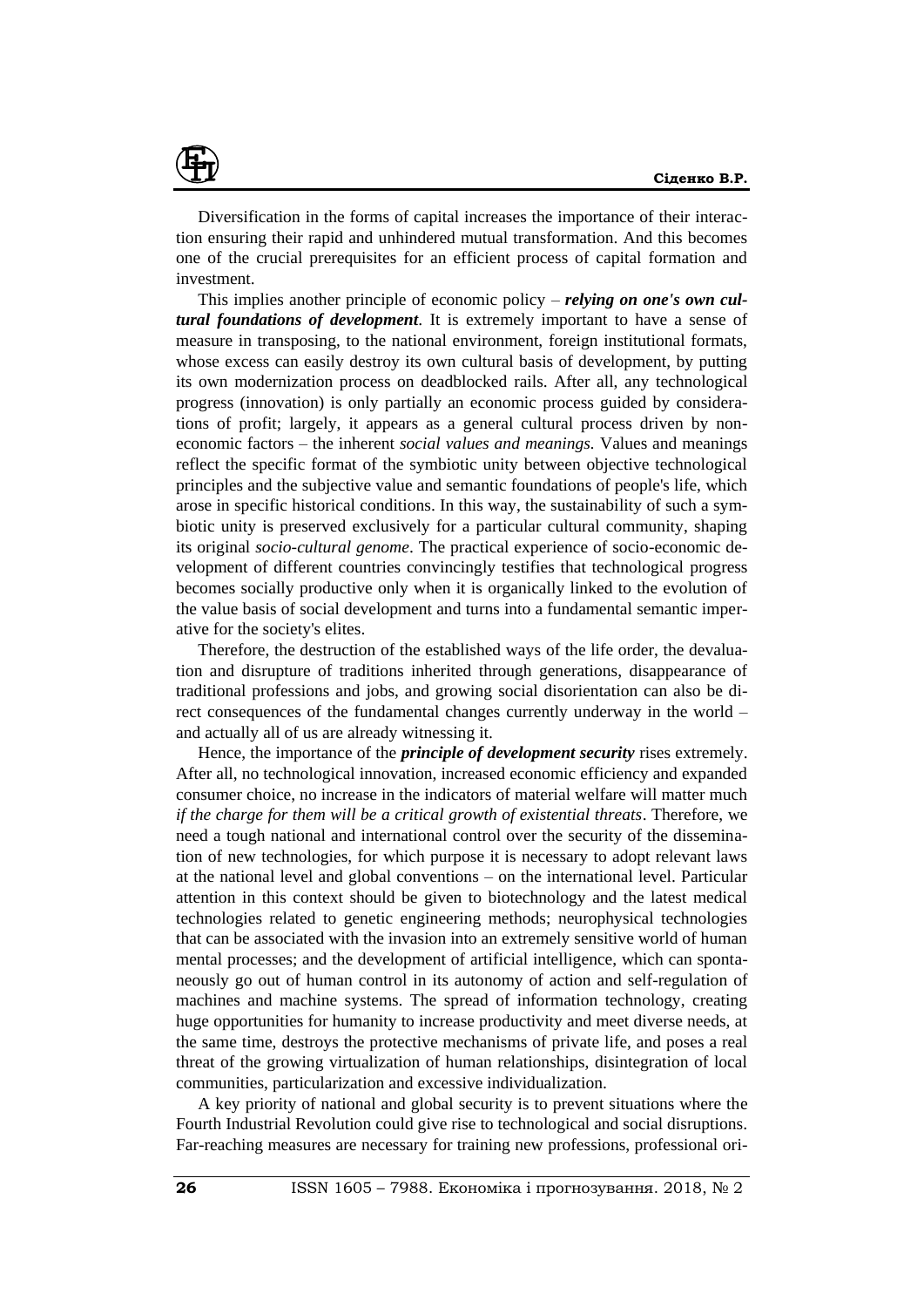

entation and facilitating access to development resources for relatively less prosperous social strata within national states and internationally. These issues should be resolved systematically in the course of the adoption of a national program of action in the framework of the policy targeted at finding answers to the challenges of the Fourth Industrial Revolution.

# **Conclusions**

The world economy has entered a period of radical transformations driven by both a new wave of technological innovation and human development, the rise and diversification of human needs and the creative potential of mankind. These transformational processes are systemic and lead to the formation of *qualitatively new structural characteristics of the global economy*, which in their aggregate signify the emergence of a new technological paradigm and a new socio-economic organization of human life. These changes will have a cardinal impact on all the structures of the world economy, the modes of business organization as well as the priorities and methods of macroeconomic regulation and support of economic growth and development.

The technological component of these global changes, which is now characterized as *the Fourth Industrial Revolution*, will be a radical, essentially existential, challenge not only to a number of industries, but also to entire national economies. Countries that rely on passive economic development schemes, without investing in their technological development, may be trapped and lose positions in the global economy.

Ukraine's participation in the Fourth Industrial Revolution is greatly complicated by the existing structural disproportions in the economy and its educational and scientific potential. In the structure of education and personnel training in Ukraine, a bunch of imbalances have consolidated, the most dangerous of them being the very low percentage of tertiary specialists in the field of natural sciences. Ukraine significantly lags behind the world's innovation leaders, including not only developed but also many developing countries.

The cardinal structural changes in the world economy confront Ukraine with the dilemma: either to join the leading trends of economic development under the impact of the latest technologies, or to find itself in the periphery of the world economy and the entire global civilization. The answer to this challenge can be found only within the framework of a *strategically oriented national development policy*, a change in the economic philosophy (outlook) underpinning economic behavior in Ukraine, and the spread of a *"culture of long-term vision"* among managers at all levels.

The principles of Ukraine's long-term policy should encompass stimulation of demand for innovative products and corresponding changes in consumer preferences, diversification and changes in the structure of capital (with a priority of human and intellectual capital), rendering the factor of trust the role of a key economic asset, reliance on the country's own cultural basis of development, and provision of development security.